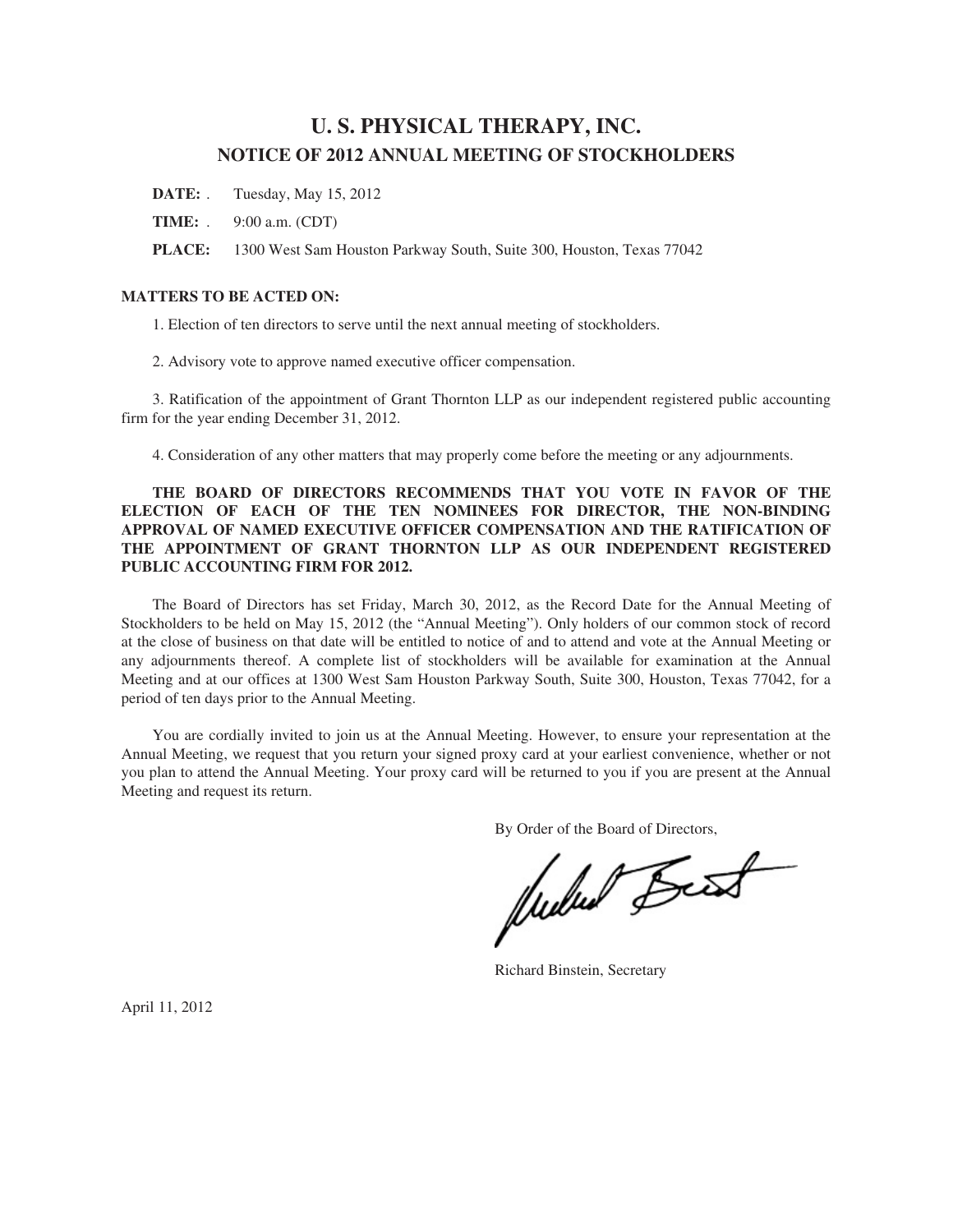# **U.S. PHYSICAL THERAPY, INC. 1300 West Sam Houston Parkway South, Suite 300 Houston, Texas 77042 (713) 297-7000**

# **PROXY STATEMENT ANNUAL MEETING OF STOCKHOLDERS MAY 15, 2012**

### **Proxy Statement**

This Proxy Statement is being provided to stockholders in connection with the solicitation of proxies by the Board of Directors for use at the Annual Meeting of Stockholders (the "Annual Meeting") of U.S. Physical Therapy, Inc. ("USPT" or the "Company") to be held on Tuesday, May 15, 2012 at 9:00 a.m. (central time) at the Company's principal executive offices located at 1300 West Sam Houston Parkway, Suite 300, Houston, Texas, 77042.

### **Proxy Solicitation**

Your vote and proxy are being solicited by our Board of Directors for use at the Annual Meeting. This Proxy Statement and the enclosed proxy card are being mailed on behalf of our Board of Directors on or about April 11, 2012 to all of our stockholders of record as of the close of business on the record date, Friday, March 30, 2012 (the "Record Date").

Your presence at the Annual Meeting will not automatically revoke your proxy. You may, however, revoke your proxy at any time prior to its exercise by delivering to us another proxy bearing a later date, by attending the Annual Meeting and voting in person, or by filing a written notice of revocation before the Annual Meeting with Richard Binstein, our Secretary, at our principal executive offices located at 1300 West Sam Houston Parkway South, Suite 300, Houston, Texas 77042. If you receive multiple proxy cards, this indicates that your shares are held in more than one account, such as two brokerage accounts, or are registered in different names. You should vote each of the proxy cards received to ensure that all of your shares are voted.

### **Your Vote is Important**

Whether or not you plan to attend the Annual Meeting, please take time to vote your shares by signing and returning a proxy card as soon as possible.

### **Proposals To BeVoted On and the Board's Voting Recommendations**

The following three proposals are scheduled to be voted on at the Annual Meeting:

- Election of ten director nominees.
- Advisory vote to approve named executive officer compensation.
- Ratification of the appointment of Grant Thornton LLP as our independent registered public accounting firm for the year ending December 31, 2012.

**THE BOARD OF DIRECTORS RECOMMENDS THAT YOU VOTE IN FAVOR OF: THE ELECTION OF EACH OF THE TEN NOMINEES FOR DIRECTOR, THE NON-BINDING APPROVAL OF NAMED EXECUTIVE OFFICER COMPENSATION AND THE RATIFICATION OF THE APPOINTMENT OF GRANT THORNTON LLP AS OUR INDEPENDENT REGISTERED PUBLIC ACCOUNTING FIRM FOR THE YEAR ENDING DECEMBER 31, 2012.**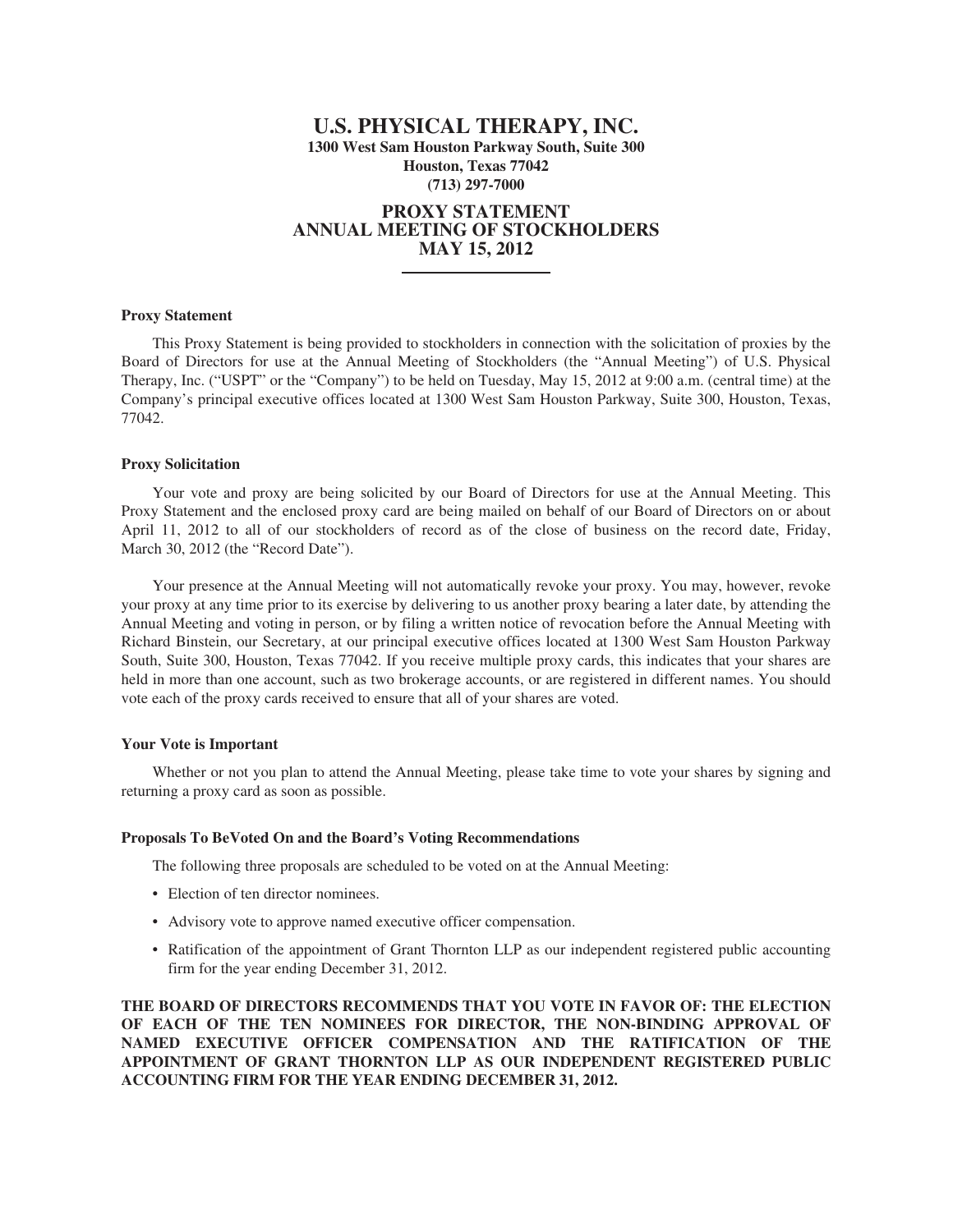## **Important Notice Regarding the Availability of Proxy Materials for the Stockholder Meeting to be Held on May 15, 2012:**

We have elected to provide access to our proxy materials both by sending you this full set of proxy materials, including a Notice of 2012 Annual Meeting of Stockholders, proxy card and Annual Report for the year ended December 31, 2011, and by notifying you of the availability of our proxy materials on the Internet. **The Notice of 2012 Annual Meeting of Stockholders, this Proxy Statement, proxy card and Annual Report for the year ended December 31, 2011 are available at http://www.cstproxy.com/USPH/2012.** The materials on the website are searchable, readable and printable and the website does not have "cookies" or other tracking devices which identify visitors. To obtain directions to attend the Annual Meeting and vote in person, please contact Richard Binstein, our Secretary, at 800-530-6285 or via email at investorrelations@usph.com.

### **Who Can Vote:**

All holders of record of our common stock at the close of business on March 30, 2012 are entitled to vote at the Annual Meeting. Holders of our common stock are entitled to one vote per share.

### **Proxies:**

**Properly executed but unmarked proxies will be voted FOR the election of our ten director nominees, FOR the non-binding approval of named executive officer compensation and FOR the ratification of the appointment of Grant Thornton LLP as our independent registered public accounting firm for the year ending December 31, 2012.** If you "withhold" your vote for any of the director nominees, this will be counted as a vote **AGAINST** that nominee. If any other matters are properly brought before the Annual Meeting, the persons named in the proxy card will vote your shares as directed by a majority of the Board of Directors.

### **Quorum:**

Only shares of our common stock can be voted, with each share entitling its owner to one vote on all matters that come before the Annual Meeting. The close of business on the Record Date of Friday, March 30, 2012 was fixed by the Board of Directors as the Record Date for determination of stockholders entitled to vote at the Annual Meeting. The number of shares of our common stock outstanding on the Record Date was 11,765,840. The presence, in person or by proxy, of at least a majority of the shares outstanding on the Record Date is necessary to constitute a quorum at our Annual Meeting. Abstentions will be treated as present for determining a quorum at the Annual Meeting. If a broker holding your shares in "street" name indicates to us on a proxy card that the broker lacks discretionary authority to vote your shares for all matters at the meeting, we will not consider your shares as present or entitled to vote for any purpose. There is no cumulative voting in the election of directors and, as required by Nevada law, the directors will be elected by a plurality of the votes cast at the Annual Meeting.

#### **Cost of Proxy Solicitation:**

We will bear the cost of soliciting proxies. Some of our directors, officers and regular employees may solicit proxies, without additional compensation, personally or by telephone. Proxy materials will also be furnished without cost to brokers and other nominees to forward to the beneficial owners of shares held in their names.

#### **Questions and Additional Information:**

You may call our Chief Financial Officer, Lawrance W. McAfee, at 800-580-6285 or email us at investorrelations@usph.com if you have any questions. A copy of our Annual Report on Form 10-K for the year ended December 31, 2011 accompanies this Proxy Statement. **We have filed an Annual Report on Form 10-K for the year ended December 31, 2011 (the "Form 10-K") with the Securities and Exchange Commission (the "SEC"). You may obtain additional copies of the Form 10-K by downloading it from our website at** www.usph.com**, by writing to U.S. Physical Therapy, Inc., 1300 West Sam Houston Parkway South, Suite 300, Houston, Texas 77042, Attention: Richard Binstein, Secretary, or by emailing us at investorrelations@usph.com.**

# **PLEASE VOTE — YOUR VOTE IS IMPORTANT**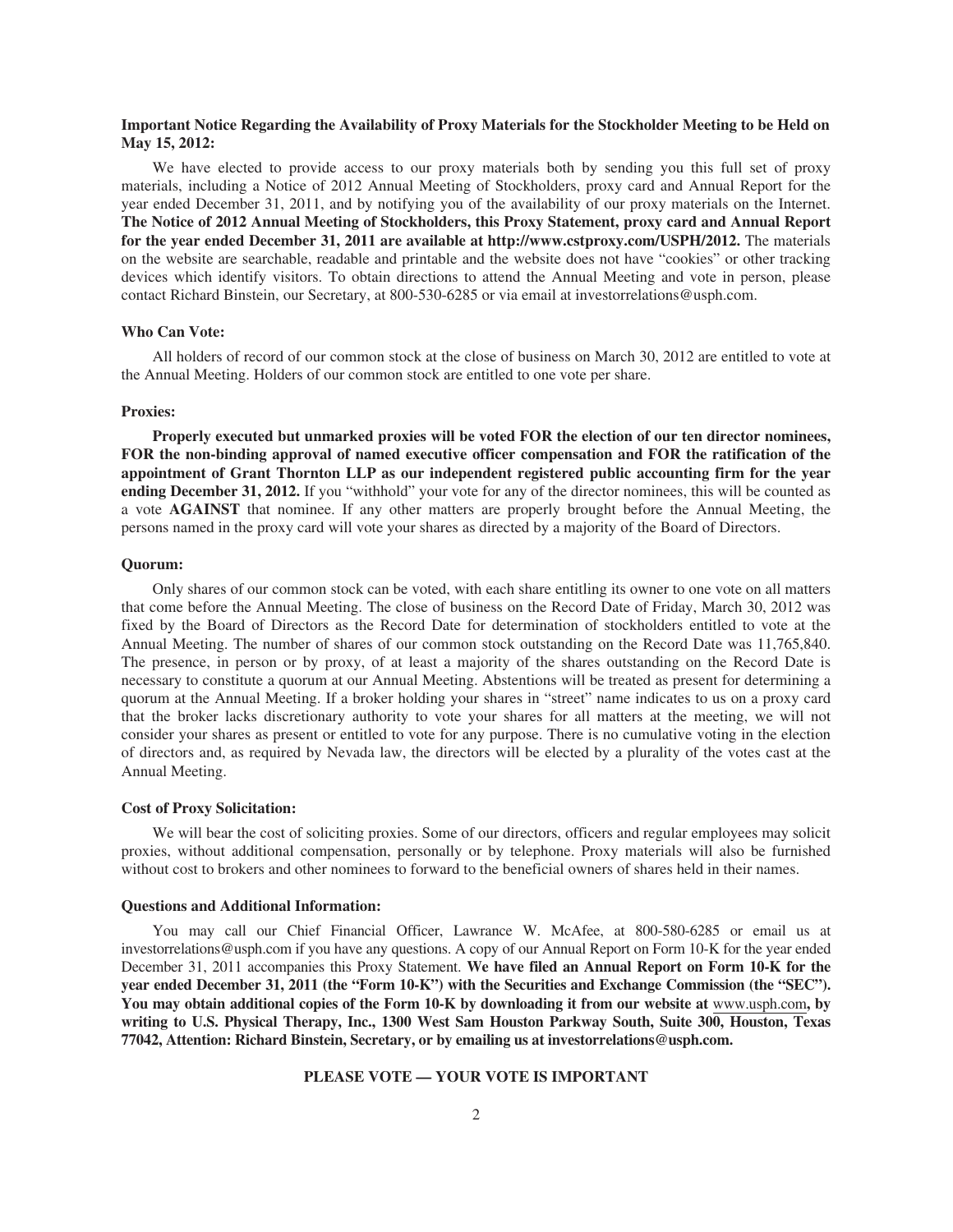### **PROPOSAL 1 — ELECTION OF DIRECTORS**

The accompanying proxy card, unless marked to the contrary, will be voted in favor of the election of Jerald L. Pullins, Daniel C. Arnold, Christopher J. Reading, Lawrance W. McAfee, Mark J. Brookner, Harry S. Chapman, Dr. Bernard A. Harris, Jr., Marlin W. Johnston, Reginald E. Swanson and Clayton K. Trier. These ten nominees are current directors standing for reelection at the Annual Meeting to serve until the next annual meeting of stockholders or until their successor is elected and qualified. The Governance and Nominating Committee, which consists solely of directors who are independent under the NASDAQ Marketplace Rules, recommended the nomination of the ten directors to the Board of Directors. Based on that recommendation, the Board nominated such directors for election at the Annual Meeting.

The Board of Directors has affirmatively determined that Messrs. Pullins, Arnold, Brookner, Chapman, Johnston and Trier, and Dr. Harris are independent under the NASDAQ Marketplace Rules. Messrs. McAfee and Reading, who are both executive officers of the Company, and Mr. Swanson, who is an employee of the Company, were determined not to be independent under the NASDAQ Marketplace Rules. The nominees for director are:

|                                                       |     | <b>Director</b> |                                        |
|-------------------------------------------------------|-----|-----------------|----------------------------------------|
| Nominees:                                             | Age | <b>Since</b>    | <b>Position(s)</b> Held                |
|                                                       | 70  | 2003            | Chairman of the Board                  |
| Christopher J. Reading                                | 48  | 2004            | President, Chief Executive Officer and |
|                                                       |     |                 | Director                               |
| Lawrance W. McAfee $\dots \dots \dots \dots \dots$ 57 |     | 2004            | Executive Vice President, Chief        |
|                                                       |     |                 | Financial Officer and Director         |
| Daniel C. Arnold                                      | 82  | 1992            | Vice Chairman of the Board             |
|                                                       | 67  | 1990            | Director                               |
|                                                       | 67  | 2010            | Director                               |
| Dr. Bernard A. Harris, Jr. $\dots \dots \dots$        | 55  | 2005            | Director                               |
| Marlin W. Johnston                                    | 80  | 1992            | Director                               |
|                                                       | 58  | 2007            | Director and Managing Director of      |
|                                                       |     |                 | STAR Physical Therapy, LP (*)          |
|                                                       | 60  | 2005            | Director                               |

STAR Physical Therapy, LP is a subsidiary of the Company.

#### **Director Biographies:**

*Jerald L. Pullins* has served on our Board since 2003, and was appointed Chairman of the Board on May 17, 2011. He is currently engaged in the development and management of private enterprises in the healthcare field. From October 2007 to the present, Mr. Pullins has been the Managing Member of SeniorCare Homes, LLC, which develops, owns and operates supervised, residential homes for senior citizens with Alzheimers, dementia and other memory impairment conditions. From 2007 to present, he has also served as Chairman of the Board of Directors of Pet Partners, LLC, a private enterprise involved in the acquisition and management of primary care, small animal veterinary hospitals. Mr. Pullins was elected a director of Live Oak Bank, Inc., a privately held financial institution, in 2011.

*Christopher J. Reading* was promoted to President and Chief Executive Officer and elected to our Board effective November 1, 2004. Prior to 2004, Mr. Reading served as our Chief Operating Officer since joining us in 2003. From 1990 to 2003, Mr. Reading served in various executive and management positions with HealthSouth Corporation where most recently he served as Senior Vice President of Operations responsible for over 200 facilities located in 10 states. Mr. Reading is a physical therapist.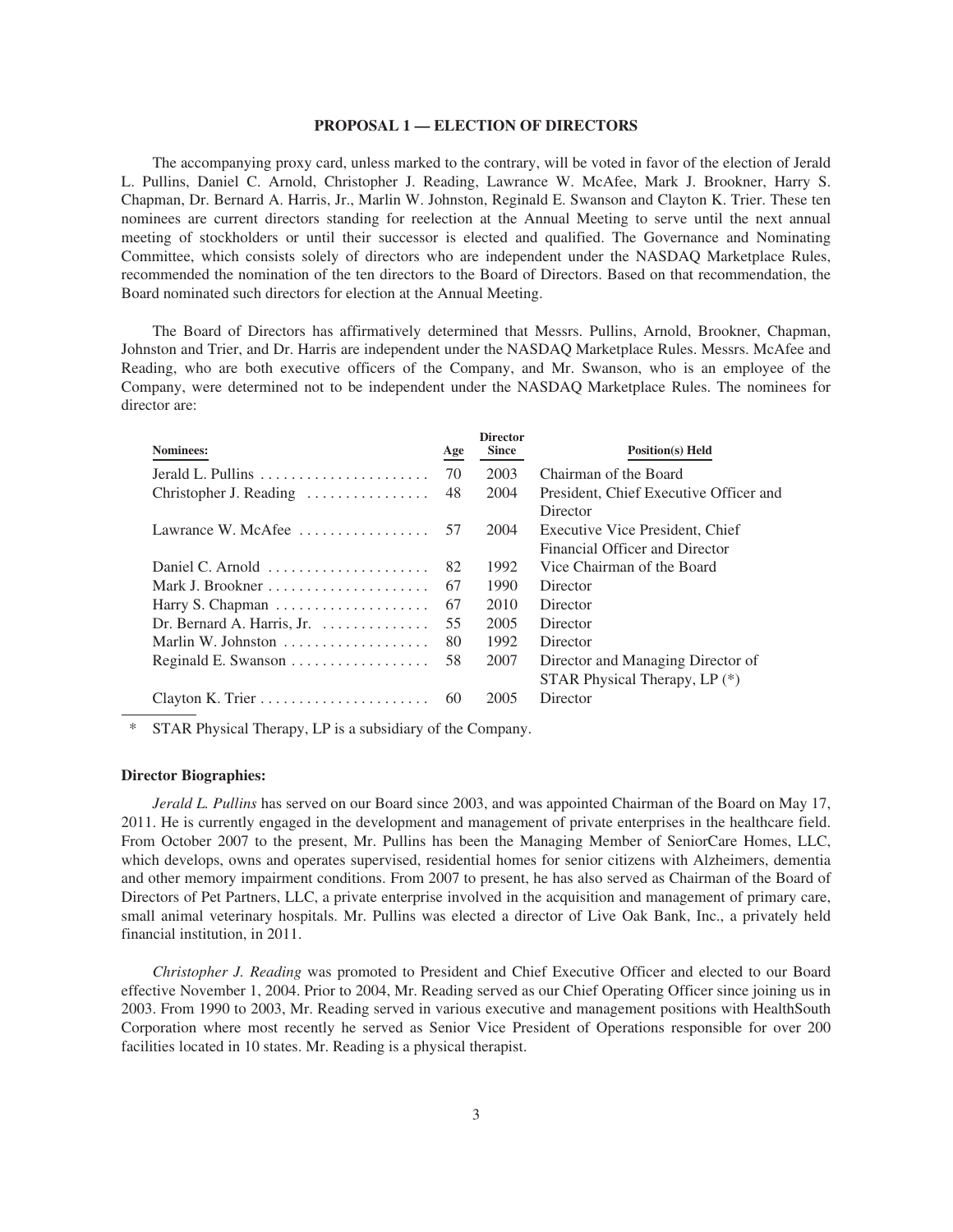*Lawrance W. McAfee* was promoted to Executive Vice President and elected to our Board effective November 1, 2004. Mr. McAfee also serves as our Chief Financial Officer and Executive Vice President, positions he has held since joining us in 2003. Mr. McAfee's prior experience includes having served as Chief Financial Officer of three public companies and President of two private companies.

*Daniel C. Arnold* was Chairman of the Board from July 6, 2004 to May 17, 2011, and has served as Vice Chairman since that date. Mr. Arnold is a private investor engaged primarily in managing his personal investments. He previously served as Chairman of the Board of Trustees of the Baylor College of Medicine.

*Mark J. Brookner* has served on our Board since August 1998. Mr. Brookner is currently a private investor. He served as our Chief Financial Officer from 1992 to 1998 and as our Secretary and Treasurer during portions of that period.

*Harry S. Chapman* has served on our Board since August 30, 2010. Mr. Chapman is the Chairman and Chief Executive Officer of Chapman Schewe, Inc., a healthcare insurance and employee benefits consulting firm. Previously, he served as a Corporate Senior Vice-President and Managed Care Officer of CIGNA's South Central Region, with responsibility for HMO and PPO plans in several states. Mr. Chapman's experience also includes having served as head of EQUICOR's Health Plan and sales operation in Houston and as a Regional Vice-President for Lincoln National Insurance Company's Central Region.

*Dr. Bernard A. Harris, Jr.* joined our Board on August 23, 2005. From 2001, Dr. Harris has been President and Chief Executive Officer of Vesalius Ventures, a venture capital firm that invests in early stage medical informatics and technology. From 2006, Dr. Harris has served as a Class III director of Sterling Bancshares, Inc., a bank holding company. From 1996 to 2001, he served as Chief Medical Officer and Vice President for Space Hab, an aerospace company. Dr. Harris is a former astronaut, having completed two space shuttle missions. He completed his residency in Internal Medicine at the Mayo Clinic and trained as a flight surgeon at the Aerospace School of Medicine at Brooks Air Force Base.

*Marlin W. Johnston* has served on our Board since 1992. Mr. Johnston has been a management consultant with Tonn & Associates, a management consulting firm, since 1993. From 1980 through 1988, Mr. Johnston served as Commissioner of the Texas Department of Human Services. During 1992 and 1993, Mr. Johnston served as a management consultant to the Texas Department of Health and the Texas Department of Protective and Regulatory Services.

*Reginald E. Swanson* joined our Board on September 6, 2007. Since 2007, Mr. Swanson has been the Managing Director of STAR Physical Therapy, LP, a subsidiary of the Company. Mr. Swanson is founder of STAR Physical Therapy, LLC, and from 1997 to 2007, was its president and managing member. He is a licensed athletic trainer and has been involved with sports medicine and physical therapy for over 25 years.

*Clayton K. Trier* joined our Board on February 23, 2005. Mr. Trier is a private investor. He was a founder and former Chairman and Chief Executive Officer of U.S. Delivery Systems, Inc., from 1993 to 1997, which developed the first national network providing same-day delivery service. Before it was acquired in 1996, U.S. Delivery was listed for two years on the New York Stock Exchange. Mr. Trier was a founder of Digital Music Group, Inc. and from September 2005 through May 2008, served as its Chairman of the Board. DMGI, listed on the NASDAQ in 2006, acquired the digital rights to master recordings, converted the recordings to digital format and sold the music through online retailers. Since 2008, Mr. Trier has served as a director of St. Luke's Episcopal Health System, which operates several teaching hospitals in the Houston, Texas metropolitan area.

The persons named on the proxy card will vote FOR all of the nominees for director listed above unless you withhold authority to vote for one or more of the nominees. Under current regulations, a broker is prohibited from voting for directors without receiving instructions from you. As required by Nevada law, nominees will be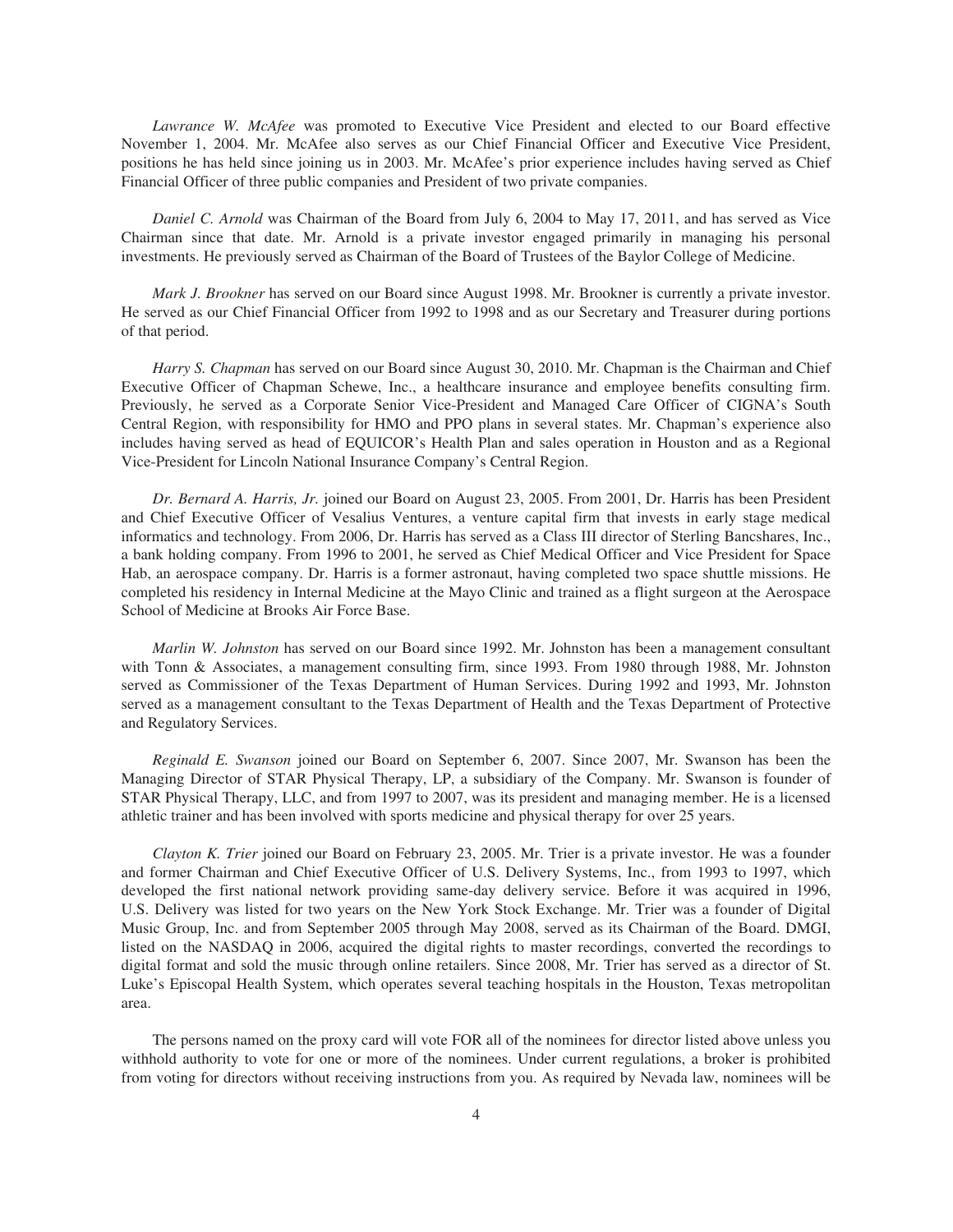elected by a plurality of the votes cast at the Annual Meeting. Abstentions and broker non-votes will not be treated as a vote for or against any particular nominee and will not affect the outcome of the election of directors.

All of the nominees have consented to serve as directors. Our Board has no reason to believe that any of the nominees will be unable to act as a director. However, if any director is unable to serve, the Board may designate a substitute. If a substitute nominee is named, the persons named on the proxy card will vote FOR the election of the substitute nominee.

# **THE BOARD OF DIRECTORS RECOMMENDS THAT THE STOCKHOLDERS VOTE FOR THE ELECTION OF THE TEN NOMINEES FOR DIRECTOR NAMED IN THIS PROXY STATEMENT.**

### **CORPORATE GOVERNANCE AND BOARD MATTERS**

### **Board Leadership Structure**

Our Board is led by an independent Chairman and Vice-Chairman and includes five other independent directors. Mr. Reading, our Chief Executive Officer, Mr. McAfee, our Executive Vice President and Chief Financial Officer, and Mr. Swanson, the managing director of one of our subsidiaries, STAR Physical Therapy, LP, are the members of the Board who are not independent. We believe the leadership structure enhances the accountability of the executive management to the Board. Because seven of the ten members of our Board are considered independent, we believe the Board is independent from management. Further, separating the Chairman and Chief Executive Officer roles allows Mr. Reading to focus his efforts on running our business and managing the Company in the best interest of our stockholders while we are able to benefit from prior experiences of our independent Board members, especially our Chairman and Vice Chairman.

### **Board Oversight of Risk**

Our management is responsible for the Company's day-to-day risk management activities. Our Board, which functions in an oversight role in risk management, focuses on understanding the nature of the risks inherent in our business, including our operations, strategic directions and overall risk management systems. Our Board receives periodic updates on our business operations, financial results, strategy and specific risks related to our business. These updates are primarily communicated through presentations by management at Board meetings and through discussions with appropriate management compliance and audit personnel at the meetings of the Board's Audit Committee and Compliance Committee.

In addition, we believe our approach to compensation practices and policies applicable to employees throughout our Company and those followed for our Named Executive Officers (as defined in the "Compensation Discussion and Analysis" section below) are not reasonably likely to have a material adverse effect on our Company. See "Compensation Discussion and Analysis."

#### **Independent Directors**

The Board has affirmatively determined the Messrs. Arnold, Brookner, Chapman, Johnston, Pullins, Trier, and Dr. Harris have no relationship with the Company or its subsidiaries that would interfere with the exercise of independent judgment in carrying out the responsibilities of a director and are independent, as defined in the NASDAQ Marketplace Rules. Specifically, the Board determined that the foregoing seven nominees are "independent" as defined in Rule 5605 of the NASDAQ Marketplace Rules, and that the directors comprising the Company's Audit Committee are "independent" as defined in Rule 10A-3(b)(1) under the Securities Exchange Act of 1934 (as amended, the "Exchange Act").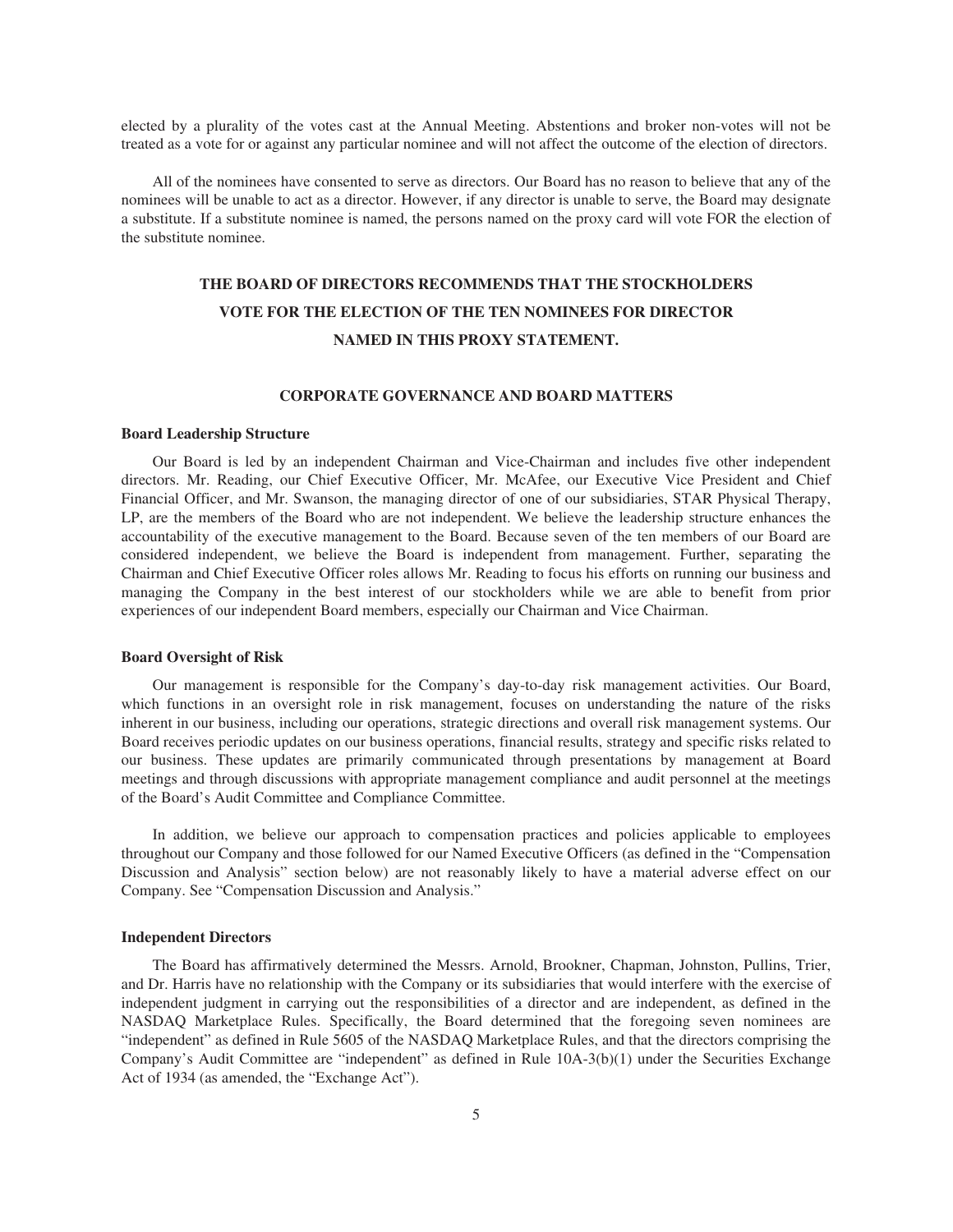### **Attendance at Board Meetings and Board Committees**

The Board of Directors conducts its business through its meetings and through meetings of certain committees of the Board of Directors. The Board of Directors is comprised of a majority of independent directors as required by the NASDAQ Marketplace Rules.

The Board has the following standing committees: (i) Governance and Nominating, (ii) Corporate Compliance (sub-committee of the Audit Committee), (iii) Compensation, and (iv) Audit Committees. During 2011, the Board of Directors met four times, the Governance and Nominating Committee met two times, the Corporate Compliance Committee met four times, the Compensation Committee met four times and the Audit Committee met seven times. Each of our directors participated in at least 75% of the aggregate meetings of the Board of Directors. All members of the various committees participated in at least 75% of the meetings for the committees on which they served.

These committees are constituted as follows:

### *Governance and Nominating Committee*

The Governance and Nominating Committee currently consists of Messrs. Pullins (Chairman), Arnold and Trier, all of whom have been determined to be "independent," as defined in the NASDAQ Marketplace Rules. The function of the committee is to select, screen and recommend to the full Board nominees for election as directors, including any nominees proposed by stockholders who have complied with the procedures described below. The committee also has ongoing responsibility for oversight review of Board performance and ensuring each Board member's continuing commitment to the Board and the Company's goals and objectives. Additional functions include regularly assessing the appropriate size of the Board, and whether any vacancies on the Board are expected due to retirement or otherwise. In the event that vacancies are anticipated, or otherwise arise, the committee will consider various potential candidates for director. Candidates may come to the attention of the committee through current Board members, stockholders, or other persons. The committee may also hire third parties to identify, to evaluate, or to assist in identifying or evaluating potential nominees should it be determined necessary. The committee is required to meet at least annually and operates under a written charter, a copy of which is available on our website at www.usph.com.

*Nomination Criteria.* In its consideration of Board candidates, the Governance and Nominating Committee considers the following criteria: the candidate's general understanding of the health care sector, marketing, finance and other disciplines relevant to the success of a publicly-traded company; strategic business contacts and regard or reputation in the community, industry and civic affairs; financial, regulatory and business experience; integrity, honesty and reputation; size of the Board of Directors; and regulatory obligations. In the case of incumbent directors whose terms of office are set to expire, the committee reviews each such director's overall service to the Company during said director's terms, including the number of meetings attended, level of participation, quality of performance, and whether the director continues to meet the independence standards set forth in the applicable SEC rules and regulations and the NASDAQ Marketplace Rules. In the case of new director candidates, the questions of independence and financial expertise are important to determine which roles can be performed by the candidate, and the committee preliminarily determines whether the candidate meets the independence standards set forth in the SEC rules and regulations and the NASDAQ Marketplace Rules, and the level of the candidate's financial expertise. Candidates are first screened by the committee, and if approved by the committee, then they are screened by other members of the Board. The full Board approves the final nomination(s) based on recommendations from the committee. The Chairman of the Board, acting on behalf of the full Board, will extend the formal invitation to become a nominee of the Board of Directors. Qualified candidates for membership on the Board will be considered without regard to race, color, religion, sex, ancestry, national origin or disability.

*Stockholder Nomination Procedures.* The Governance and Nominating Committee will consider director candidates recommended by the stockholders. Generally, for a stockholder of the Company to make a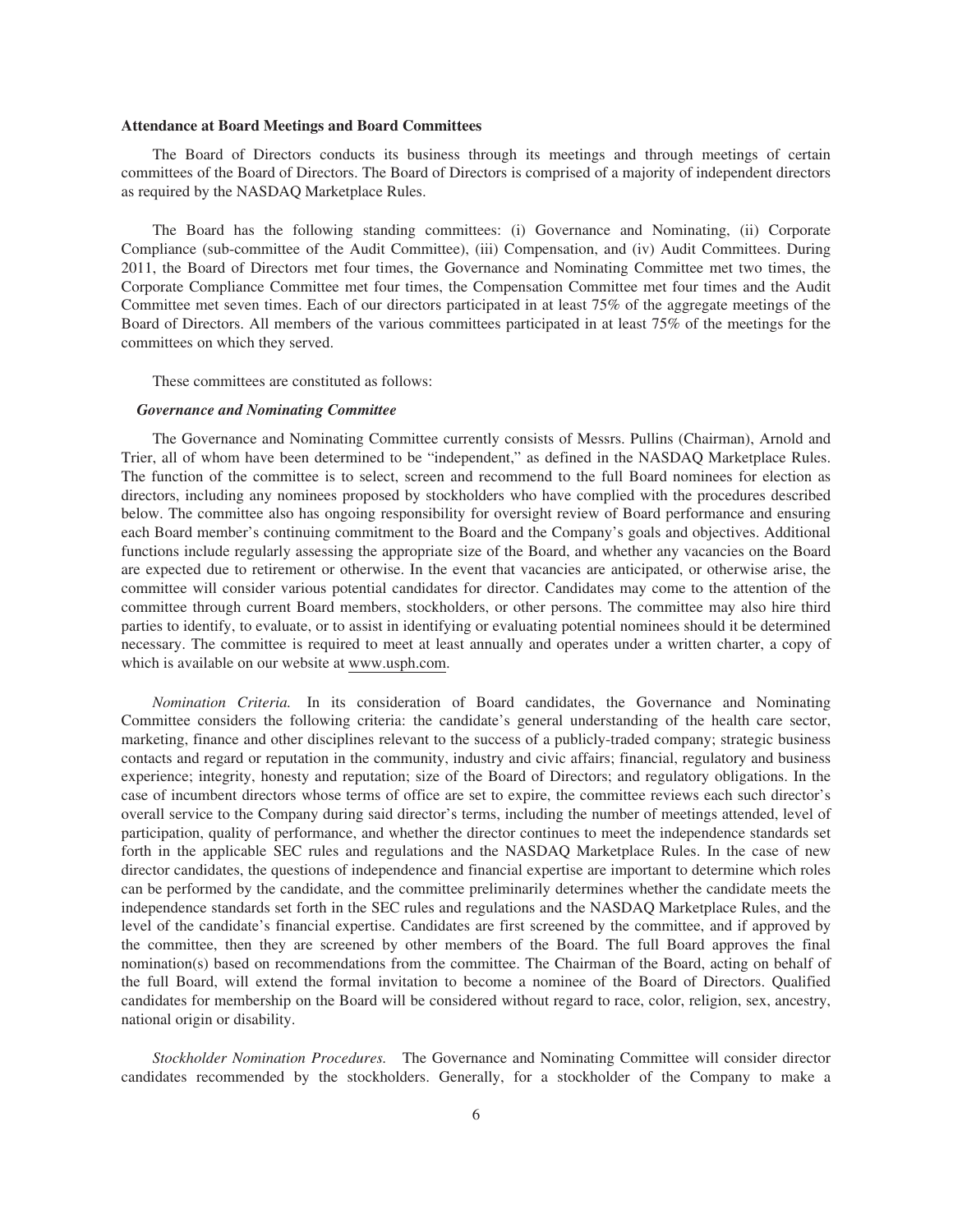nomination, he or she must give written notice to our Corporate Secretary so that such notice is received at least 120 calendar days prior to the first anniversary of the date the Company's proxy statement is sent to the stockholders in connection with the previous year's annual meeting of stockholders. If no annual meeting of stockholders was held in the previous year (or if the date of the annual meeting of stockholders was changed by more than 30 calendar days from the date of the previous year's annual meeting), the notice must be received by the Company within a reasonable period prior to the time the Company begins to print and send its proxy materials for the applicable annual meeting. The stockholder's notice must set forth as to each nominee: (i) the name, age, business address and residence address of such nominee, (ii) the principal occupation or employment of such nominee, (iii) the number of shares of our common stock which are beneficially owned by such nominee, and (iv) any other information relating to such nominee that may be required under federal securities laws to be disclosed in solicitations of proxies for the election of directors (including the written consent of the person being recommended as a director candidate to being named in the proxy statement as a nominee and to serve as a director if elected). The stockholder's notice must also set forth as to the stockholder giving notice: (i) the name and address of such stockholder and (ii) the number of shares of our common stock which are beneficially owned by such stockholder.

If the information supplied by the stockholder is deficient in any material aspect or if the foregoing procedure is not followed, the chairman of the applicable annual meeting may determine that such stockholder's nomination should not be brought before the meeting and that such nominee is not eligible for election as a director of the Company. The committee will not alter the manner in which it evaluates candidates, including the minimum criteria set forth above, based on whether or not the candidate was recommended by a stockholder.

### *Corporate Compliance Committee*

The Corporate Compliance Committee is a sub-committee of the Audit Committee, and consists of four independent directors. The current members of the committee are Messrs. Johnston (Chairman) and Brookner, Chapman, and Dr. Harris, all of whom have been determined to be "independent," as defined in the NASDAQ Marketplace Rules. The committee has general oversight of our Company's compliance with the legal and regulatory requirements regarding healthcare operations. The Chairman of the committee is provided with information regarding calls received on the Company's compliance hotline and reports findings to the committee. The committee relies on the expertise and knowledge of management, especially our Compliance Officer ("CO"), who regularly communicates with the Chairman of the committee, and other compliance, management, operations and/or legal personnel. The committee meets at least two times a year and as necessary to carry out its responsibilities and reports periodically to the Board of Directors regarding its actions and recommendations. The committee reviews and assesses the activities and findings of clinic internal audits, reviews reports of material noncompliance and reviews and approves corrective actions proposed by management.

#### *Compensation Committee*

The current members of the Compensation Committee are Messrs. Arnold (Chairman), Chapman, Pullins and Trier all of whom have been determined to be "independent," as defined in the NASDAQ Marketplace Rules and SEC regulations. Mr. Chapman was appointed to the committee on December 12, 2011. As more fully described in the Compensation Committee Charter, which can be found on our website at www.usph.com, the committee is responsible for, among other things:

- establishing goals and objectives relevant to incentive compensation awards (annual and long-term) for the Chief Executive Officer and other senior executive officers of the Company;
- evaluating the Chief Executive Officer's and other senior executive officers' performance and the overall corporate performance in light of these goals and objectives and approve any incentive compensation for such executives;
- determining any periodic adjustments to be made in the Chief Executive Officer's and other senior executive officers' base salary level based on the committee's evaluation thereof;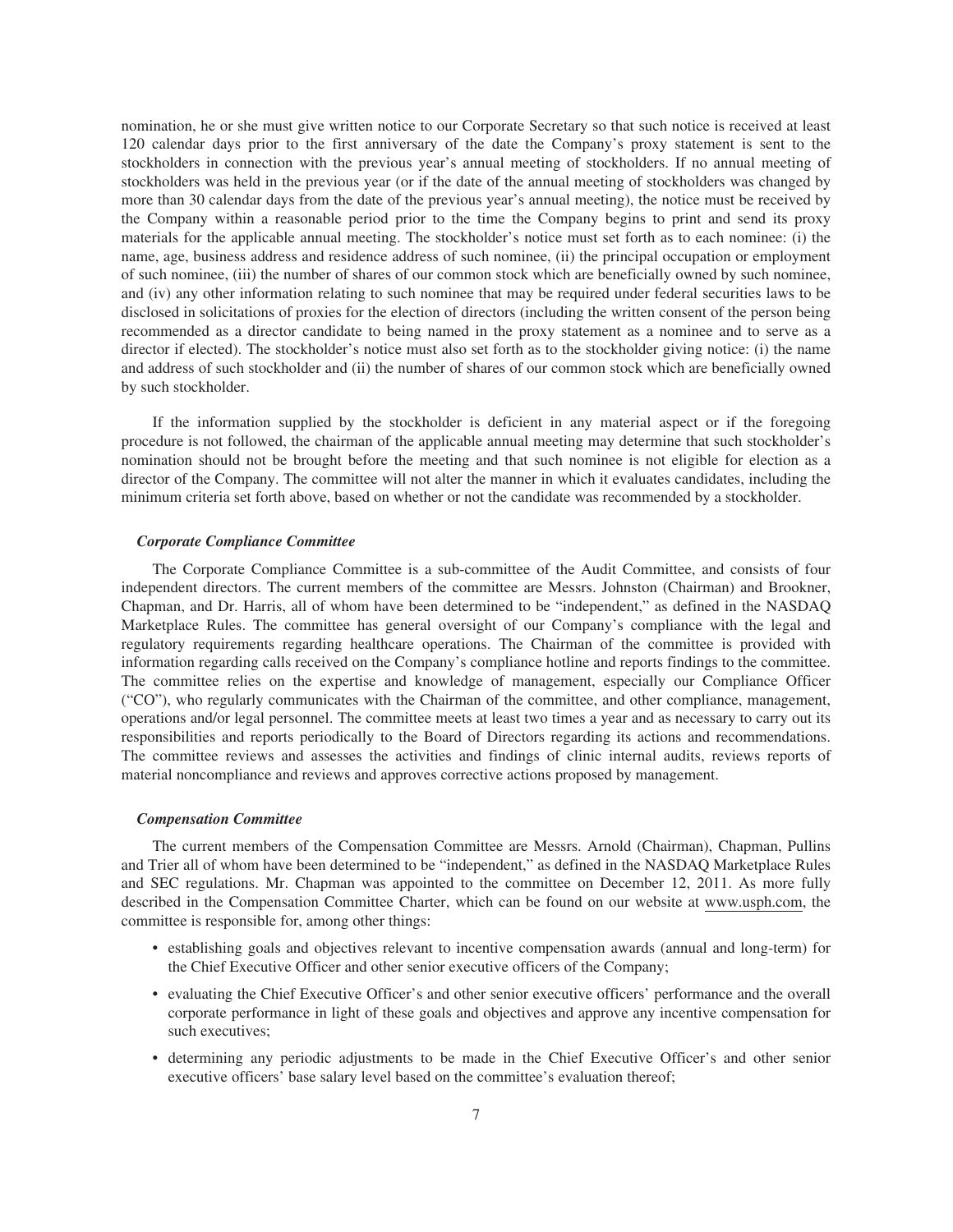- for officers of the Company other than the senior executives, reviewing the proposed salary levels and annual adjustments thereto and the incentive compensation plans formulated by senior management and the annual bonus payments to be made thereunder, and providing input and advice to senior management with respect to these compensation decisions;
- approving all executive perquisites and any special benefit plans to be made available to senior executive officers;
- advising on compensation of non-employee members of the Board;
- administering the Company's equity compensation plans and approving grants to executive officers, employees, directors, and consultants under such plans;
- reviewing the Compensation Discussion and Analysis to be included in the Company's annual proxy statement as required by the rules of the SEC and recommending to the Board of Directors whether such Compensation Discussion and Analysis should be included in the annual proxy statement; and
- annually reviewing the committee's performance of its responsibilities and duties and reviewing and reassessing the adequacy of the Compensation Committee Charter and recommending to the Board of Directors any necessary revisions/improvements to the Charter that the committee considers appropriate.

The committee may delegate its responsibilities to subcommittees of one or more directors. The committee meets at least two times a year to carry out its responsibilities. The Named Executive Officers are not permitted to be present during any deliberations or voting with respect to his or her compensation. The committee's processes and procedures for determining executive compensation are described below under "Compensation Discussion and Analysis."

# *Audit Committee*

The Audit Committee currently consists of Messrs. Trier (Chairman), Brookner, Harris, Johnston and Pullins. Our Board of Directors has determined that Messrs. Brookner, Trier and Pullins are "audit committee financial experts" under the rules of the SEC. As more fully described in the Audit Committee Charter, which can be found on our website, www.usph.com, the committee is responsible for, among other things:

- overseeing our financial reporting processes, including the quarterly reviews and annual audits of our financial statements by the independent auditors;
- the appointment, compensation, retention and oversight of the work of the independent auditors;
- pre-approving audit and permitted non-audit services, and related fees and terms of engagement, provided by the independent auditors; and
- reviewing with management and independent auditors issues relating to disclosure controls and procedures and internal control over financial reporting.

The Audit Committee Charter requires that the committee consist of at least three independent members of our Board and that the committee meet at least four times per year on a quarterly basis. Each member of the Audit Committee has been determined to be "independent," as defined in the NASDAQ Marketplace Rules and the rules of the SEC.

### **Codes of Conduct and Procedures Regarding Related Party Transactions**

### *Codes of Conduct*

Our Board has approved and we have adopted a Code of Business Conduct and Ethics for our officers and all employees, and an additional Code of Business Conduct and Ethics which is applicable to our directors. The Codes are available on our website at www.usph.com. Our Board, or a committee of its independent members, is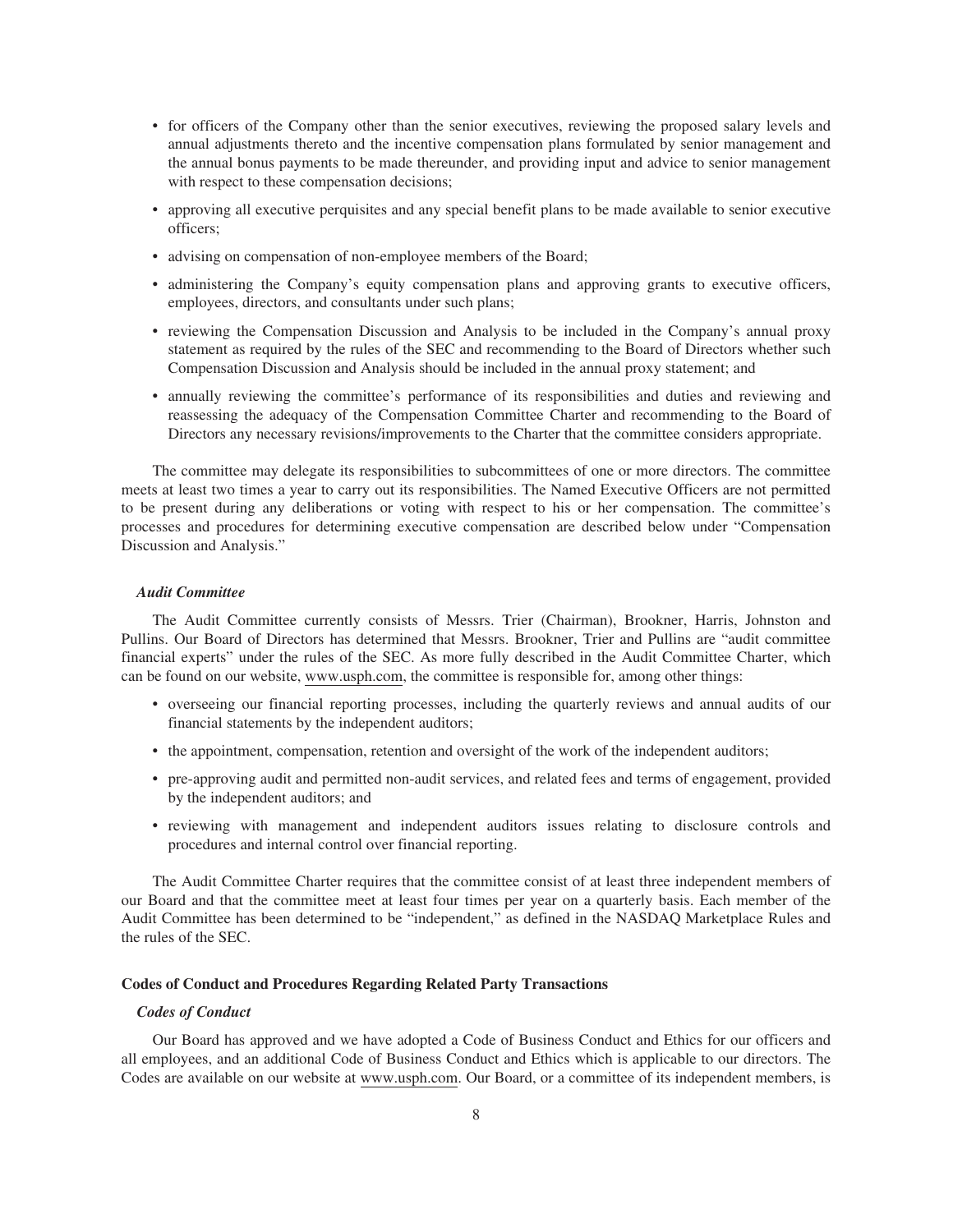responsible for reviewing and approving or rejecting any requested waivers to the Codes, as such waivers may apply to our directors and officers. Neither the Board, nor a committee of its independent members received any requests for waivers or amendments to the code in 2011, and none were granted. Any waivers of these Codes for directors, officers and employees will be disclosed in a Form 8-K filed with the SEC, which will be available on the SEC's website at www.sec.gov. The Code applicable to directors requires each director to disclose to the Board any interest he or she may have in a potential transaction, arrangement or agreement to which the Company is or will be a party, and refrain from participating directly or indirectly in the transaction unless the Board approves such participation with all interested directors abstaining from the consideration and deliberation of, and any votes concerning, such matter.

Our Board has further approved and we have adopted an additional Code of Business Conduct and Ethics, applicable to our Chief Executive Officer, Chief Financial Officer and senior financial officers, relating to dealings with our auditors and the preparation of our financial statements and other disclosures made to the public under SEC rules and regulations. This Code is available on our website at www.usph.com. The Board, or a committee of its independent members, is responsible for reviewing and approving or rejecting any requested waivers from and amendments to this Code. Neither the Board, nor a committee of its independent members received any requests for waivers or amendments to the Code in 2011, and none were granted. Any waivers from and amendments to the Code will be disclosed in a Form 8-K filed with the SEC, which will be available on the SEC's website at www.sec.gov. The Code requires the officers to disclose directly to the Audit Committee any conflicts of interest, including any material transaction or relationship involving a potential conflict of interest.

### *Certain Relationships and Related Transactions*

The charter of the Audit Committee requires that the Audit Committee review and approve all insider and affiliated party transactions.

### **Communications with the Board of Directors and Attendance at Annual Meeting**

The Board of Directors maintains an informal process for stockholders to communicate with the Board of Directors. Stockholders wishing to communicate with the Board of Directors should send any communication to our Corporate Secretary, at our principal executive offices, 1300 West Sam Houston Parkway South, Suite 300, Houston, Texas 77042. Any such communication must state the number of shares beneficially owned by the stockholder making the communication. The Corporate Secretary will forward such communication to the full Board of Directors or to any individual director or directors to whom the communication is directed unless the communication is unduly hostile, threatening, illegal or similarly inappropriate, in which case the Corporate Secretary has the authority to discard the communication or take appropriate legal action regarding the communication.

Although the Company does not have a formal policy requiring them to do so, all of the members of our Board of Directors are encouraged to attend our annual meeting of stockholders. At the 2011 annual meeting, all directors were in attendance.

#### **Compensation of Directors**

For 2011, each of our non-employee directors received \$7,500 per quarter ("Retainer Fee") for serving as a member of our Board of Directors and were paid \$1,000 for each Audit and Compensation Committee meeting and \$500 for each Governance and Nominating and Compliance Committee meeting attended in person or telephonically (hereinafter referred to as "Meeting Fees"). Each of the Chairmen of the Audit Committee and Compliance Committee is paid a \$5,000 annual fee and the Chairman of the Board is paid a \$50,000 annual chairman fee (hereinafter all referred to as "Chairman Fees"). Directors are also reimbursed for their out-of-pocket travel and related expenses incurred in attending Board and committee meetings. Directors who are also our employees are not compensated separately for serving on our Board. In addition, in May 2011, each of the non-employee directors elected at the 2011 annual meeting received a grant of 3,250 shares of restricted stock vesting quarterly through March 2012.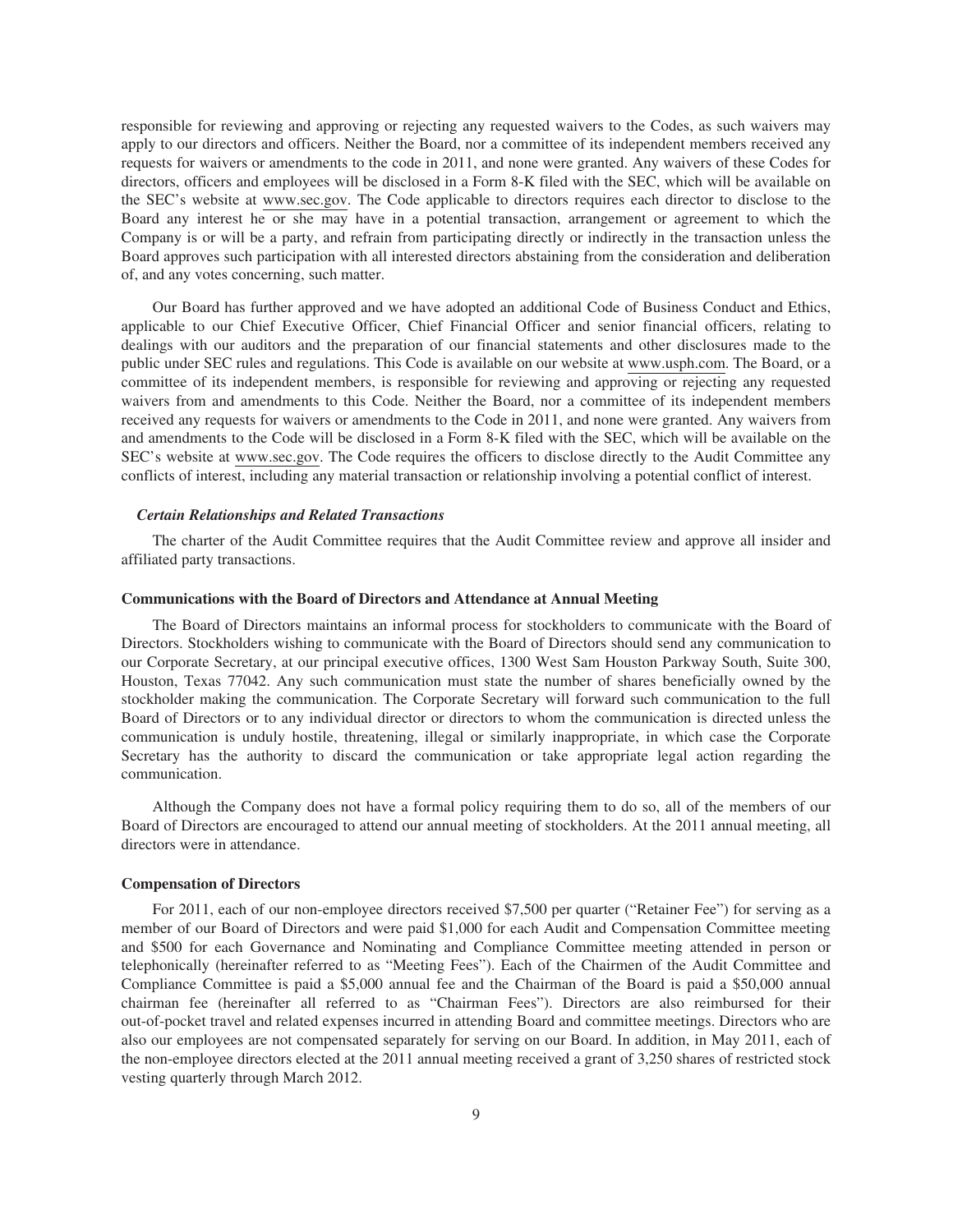### **Director Compensation Table**

The following table discloses the cash, equity awards and other compensation earned, paid or awarded, as the case may be, to each of the Company's directors who are not Named Executive Officers during the fiscal year ended December 31, 2011.

| <b>Fees</b><br><b>Earned</b><br>or Paid<br>in $Cash(1)$ | <b>Stock</b><br>Awards(2) | Option<br>Awards | Non-equity<br>incentive plan<br>compensation | Change in<br><b>Pension</b><br><b>Value and</b><br><b>Nonqualified</b><br><b>Deferred</b><br>Compensation<br><b>Earnings</b> |    | Total                                         |
|---------------------------------------------------------|---------------------------|------------------|----------------------------------------------|------------------------------------------------------------------------------------------------------------------------------|----|-----------------------------------------------|
| \$46,000                                                | \$79,463                  | $S-$             | $S-$                                         | $S-$                                                                                                                         | S  | \$125,463                                     |
| \$38,500                                                | \$79,463                  | $S-$             | S—                                           | $S-$                                                                                                                         | \$ | \$117,963                                     |
| \$31,500                                                | \$79,463                  | $S-$             | $S-$                                         | $S-$                                                                                                                         | \$ | \$110,963                                     |
| \$39,500                                                | \$79,463                  | $S-$             |                                              | $S-$                                                                                                                         | S  | \$118,963                                     |
| \$45,000                                                | \$79,463                  | $S-$             |                                              | $S-$                                                                                                                         | S  | \$124,463                                     |
| \$69,000                                                | \$79,463                  | $S-$             | $S-$                                         | $S-$                                                                                                                         | S  | \$148,463                                     |
|                                                         |                           | $S-$             | $S-$                                         | $\mathbf{S}$                                                                                                                 |    | \$207,200                                     |
| Clayton K. Trier $\dots\dots\dots$<br>\$49,000          | \$79,463                  | $S-$             | S—                                           |                                                                                                                              |    | \$128,463                                     |
|                                                         |                           |                  |                                              |                                                                                                                              |    | <b>All Other</b><br>Compensation<br>\$207,200 |

(1) Includes Retainer Fees, Chairman Fees and Meeting Fees.

(2) Stock awards were granted as restricted stock under the terms of the Company's Amended and Restated 2003 Stock Incentive Plan. For each individual, the restrictions lapsed as to 812 shares on June 30, 2011, 813 shares on September 30, 2011, 812 shares on December 31, 2011 and 813 shares on March 31, 2012. Amounts shown are the grant date fair value of the awards computed in accordance with FASB ASC Topic 718 which amounted to \$24.45 per share. Assumptions used in the calculation of these amounts are included in "Note 9 — Equity Based Plans" to our Annual Report on Form 10-K for the year ended December 31, 2011 filed with the SEC on March 9, 2012.

The directors have the following outstanding stock options as December 31, 2011. All stock options are fully vested and exercisable.

# **Name**

(3) Other compensation represents salary and car allowance received by Mr. Swanson in his role as Managing Director of STAR Physical Therapy, LP, a subsidiary of the Company. During 2011, Mr. Swanson did not receive any additional compensation for being a director.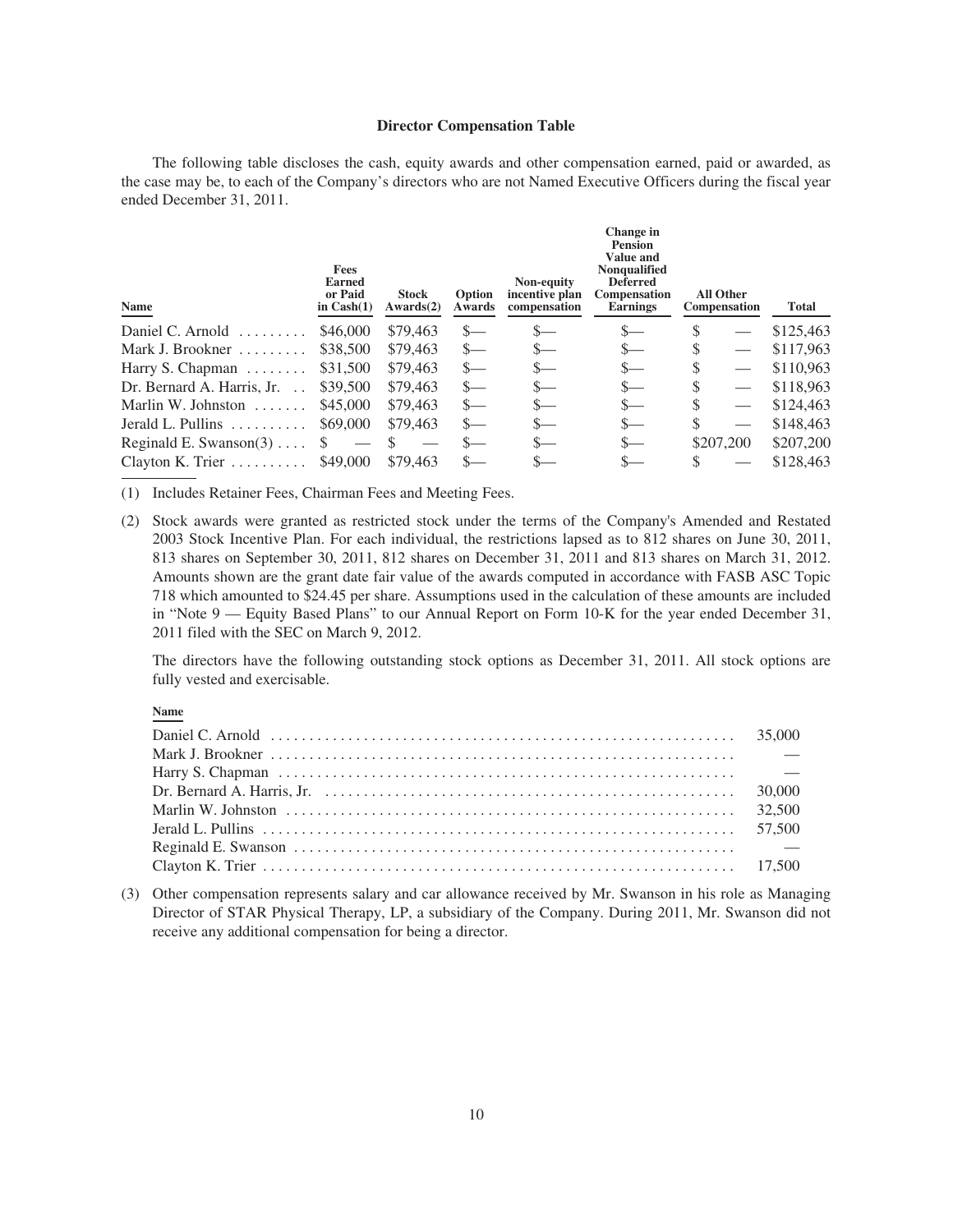### **STOCK OWNERSHIP**

### **Stock Owned by Directors, Nominees and Executive Officers**

The following table shows the number and percentage of shares of our common stock beneficially owned by our directors, executive officers named in the Summary Compensation Table below and all directors and executive officers as a group as of March 30, 2012. Each person has sole voting and investment power for the shares shown below unless otherwise indicated.

| <b>Name of Beneficial Owner</b>                                        | Number of<br><b>Shares</b><br>Owned(1) | <b>Right to</b><br>Acquire(2) | <b>Percent of</b><br>Common<br><b>Stock</b> |
|------------------------------------------------------------------------|----------------------------------------|-------------------------------|---------------------------------------------|
| Directors:                                                             |                                        |                               |                                             |
|                                                                        | 77,500                                 | 57,500                        | *                                           |
| Chairman of the Board                                                  |                                        |                               |                                             |
|                                                                        | 213,323(3)                             | 150,000                       | 1.8%                                        |
| President, Chief Executive Officer and Director                        |                                        |                               |                                             |
|                                                                        | 90,452(4)                              |                               | ∗                                           |
| Executive Vice President, Chief Financial Officer and Director         |                                        |                               |                                             |
|                                                                        | 136,185                                | 35,000                        | 1.2%                                        |
| Vice Chairman of the Board                                             |                                        |                               |                                             |
|                                                                        | 57,000(5)                              |                               | *                                           |
|                                                                        | 17,050                                 |                               |                                             |
|                                                                        | 38,300                                 | 30,000                        | ∗                                           |
|                                                                        | 58,490                                 | 32,500                        | *                                           |
|                                                                        | 48,442(6)                              |                               | *                                           |
|                                                                        | 34,000                                 | 17,500                        | *                                           |
| Non-Director Executive Officers:                                       |                                        |                               |                                             |
|                                                                        | 45,819(4)                              |                               | *                                           |
| <b>Chief Operating Officer</b>                                         |                                        |                               |                                             |
| All directors and executive officers as a group $(12 \text{ persons})$ | 816.561                                | 322,500                       | $6.8\%$                                     |

Less than  $1\%$ .

- (2) Number of shares of our common stock (of the total beneficially owned) that can be acquired through stock options exercisable through May 29, 2012.
- (3) Includes 20,625 restricted shares with a quarterly vesting schedule as to the lapse of restrictions thereof with 1,875 shares vesting quarterly with the next vesting date of June 30, 2012 and continuing through December 31, 2014. Also includes 21,657 restricted shares with a quarterly vesting schedule as to the lapse of restrictions thereof with 1,443 vesting quarterly with the next vesting date of June 30, 2012 and continuing through September 30, 2015 and the final 1,455 shares on December 31, 2015.
- (4) Includes 13,750 restricted shares with a quarterly vesting schedule as to the lapse of restrictions thereof with 1,250 shares vesting quarterly with the next vesting date of June 30, 2012 and continuing through December 31, 2014. Also includes 14,438 restricted shares with a quarterly vesting schedule as to the lapse of restrictions thereof with 962 vesting quarterly with the next vesting date of June 30, 2012 and continuing through September 30, 2015 and the final 970 shares on December 31, 2015.
- (5) Includes 42,500 shares of our common stock owned directly by Mr. Brookner and 14,500 shares of common stock held in various trusts of which Mr. Brookner is the trustee.

<sup>(1)</sup> Includes shares of our common stock subject to outstanding options that are currently exercisable or exercisable through May 29, 2012. None of the shares are pledged.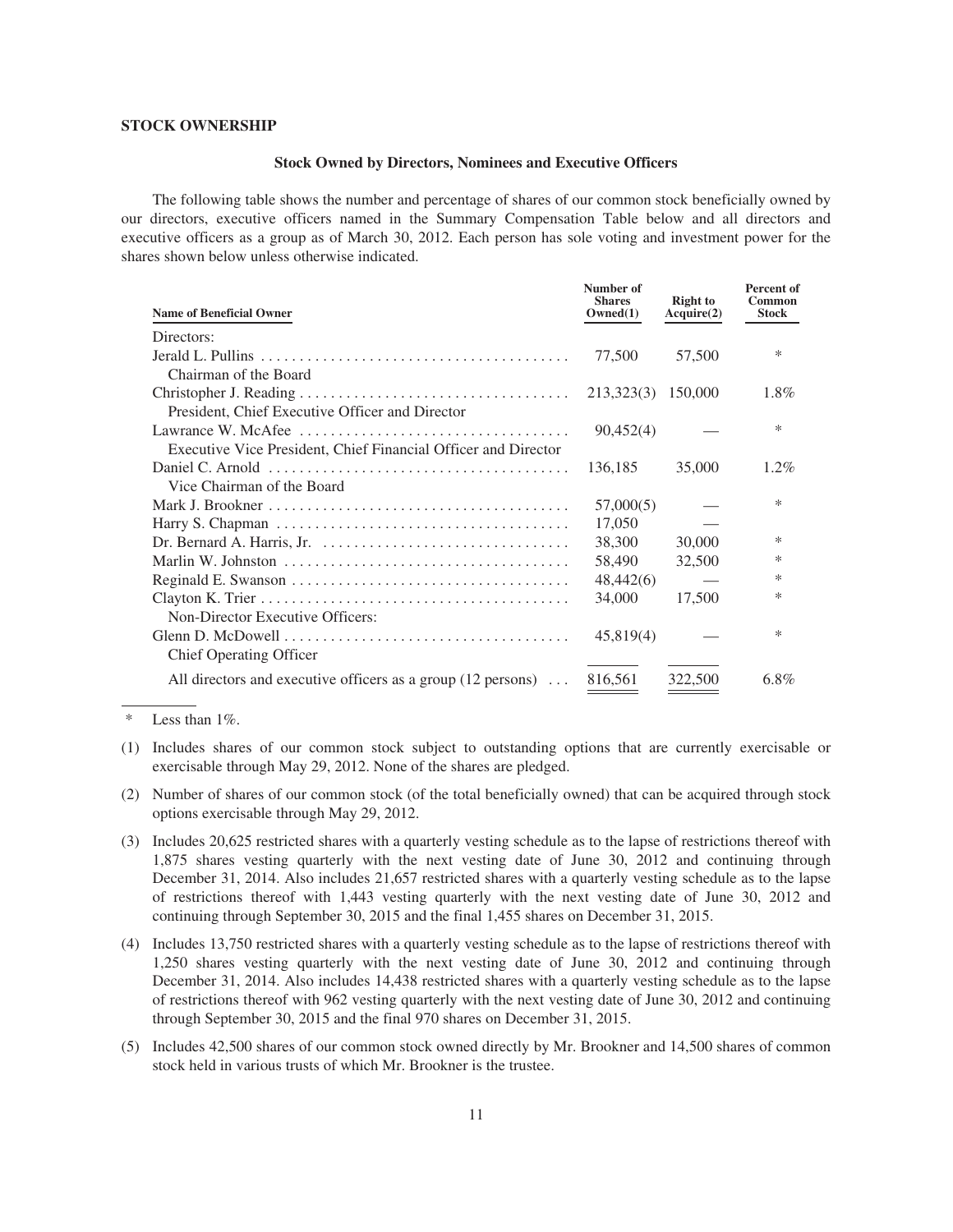(6) Includes 45,442 shares of our common stock held by the Regg E. Swanson Revocable Trust of which Mr. Swanson is the trustee and beneficiary. Also includes 3,000 shares of our common stock held directly by Mr. Swanson.

### **Stock Owned by Certain Beneficial Holders**

The table below shows the ownership of our shares of common stock by persons known to us to beneficially own more than 5% of our common stock. The information is based on the most recent statements filed with the SEC on Schedule 13G, submitted to us by those persons.

| Name and Address of Beneficial Owner      | Amount and<br>Nature of<br><b>Beneficial Ownership</b> | Percent of<br><b>Common Stock</b><br>Outstanding |
|-------------------------------------------|--------------------------------------------------------|--------------------------------------------------|
| 745 Fifth Avenue<br>New York, NY 10151    | 1,555,081(1)                                           | $13.2\%$                                         |
| 40 East 52nd Street<br>New York, NY 10022 | 700,135(2)                                             | $6.0\%$                                          |

- (1) Royce & Associates, LLC has sole voting and dispositive power over all of the shares as disclosed in a Schedule 13G/A filed on January 23, 2012. Various accounts managed by Royce & Associates, LLC have the right to receive or the power to direct the receipt of dividends from, or the proceeds from the sale of shares of the common stock of the Company. The interest of one account, Royce Pennsylvania Mutual Fund, an investment company registered under the Investment Company Act of 1940 and managed by Royce & Associates, LLC, amounted to 883,675 shares or 7.5% of the total shares of common stock of the Company outstanding.
- (2) BlackRock, Inc. has sole voting and dispositive power over all of the shares as disclosed in a Schedule 13G/ A filed on February 8, 2012. Various persons have the right to receive or the power to direct the receipt of dividends from, or the proceeds from the sale of the Company. No one person's interest in the common stock of the Company is more than five percent of the total outstanding common shares.

# **EXECUTIVE OFFICERS**

The current executive officers of the Company are as follows:

| <b>Name</b><br>____ | <b>Position</b>                                                         |
|---------------------|-------------------------------------------------------------------------|
|                     |                                                                         |
|                     | Lawrance W. McAfee Executive Vice President and Chief Financial Officer |
|                     |                                                                         |

For information concerning Messrs. Reading and McAfee see "Proposal 1 — Election of Directors" above.

*Glenn D. McDowell,* 55, was promoted to Chief Operating Officer effective January 24, 2005. Mr. McDowell served as our Vice President of Operations overseeing the west region since joining us in October 2003 until January 2005. From 1996 to 2003, Mr. McDowell was employed by HealthSouth Corporation, a provider of outpatient surgery, diagnostic imaging and rehabilitative healthcare services. His most recent position with HealthSouth Corporation was Vice President of Operations — West Ambulatory Division where he oversaw the operations of more than 165 outpatient rehabilitation and other facilities.

#### **COMPENSATION DISCUSSION AND ANALYSIS**

The Compensation Committee, composed entirely of independent directors, administers the Company's executive compensation program. The role of the committee includes establishing and overseeing compensation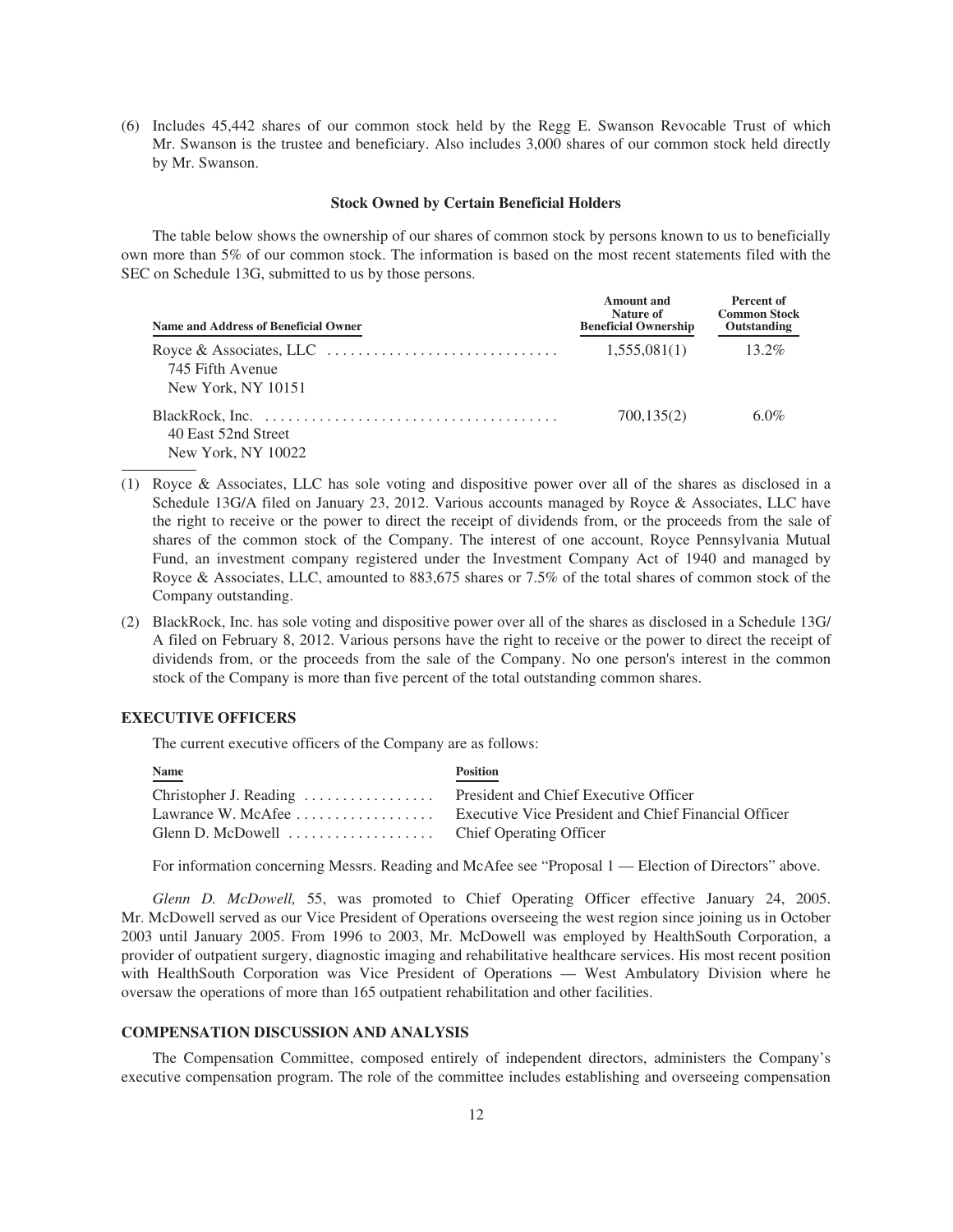and benefit programs for our executive officers including the Chief Executive Officer ("CEO") and the other executive officers listed in the Summary Compensation table below (the "Named Executive Officers"). The committee also evaluates the performance of the CEO and reviews the performance of our other executive officers every year. Based upon these performance evaluations, the committee establishes compensation for the CEO and other executive officers, and executive management consults with the committee with respect to compensation levels and plans for key employees. Elements of our executive compensation program include: base salary; annual cash incentive compensation; long-term equity incentive awards; post-employment benefits; and benefits and perquisites.

In establishing and overseeing the program, the committee's goal is to ensure that we can attract and retain superior management talent critical to our long-term success. To ensure that executive compensation is aligned with the performance of the Company and the interests of its stockholders, a significant portion of compensation available to executives is linked directly with financial results and other factors that influence stockholder value.

### **Compensation Support**

Our management, our Human Resources department and our outside consultants, from time to time, support the committee in discharging its duties. In performing duties relating to the development and administration of our executive compensation program, our Human Resources department and the committee periodically review matters that relate to the competitive position, value and design of our short-term and long-term incentive compensation plans, performance goals and rewards available at various levels of performance.

Under its charter, the committee also may retain, at the Company's expense, compensation consultants to provide independent advice and counsel directly to the committee.

### **Peer Group Compensation**

In evaluating appropriate levels of total compensation for the Named Executive Officers, the committee gathers and analyzes data from a variety of sources. While there is not a comparable "peer group" of publiclytraded companies serving the outpatient rehab sector, the committee monitors public information on executive compensation for a number of companies providing various healthcare services which are similar in revenue volume and market capitalization as the Company. This helps the committee to evaluate the competitiveness of our executive compensation program.

# **Limitation on Certain Trades of Company Securities**

In addition to the various trading restrictions required of Company directors and certain employees under the Exchange Act, Securities Act of 1933 or SEC rules, the U.S. Physical Therapy, Inc. Insider Trading Policy restricts certain transactions involving company securities. Among other things, directors, officers, employees and other insiders of the Company are prohibited from entering into certain hedging or monetization transactions regarding Company securities (*e.g.,* the purchase of "put" options, short positions, zero-cost collars or forward sale contracts).

#### **Compensation Philosophy and Objectives**

Our compensation policies are designed to enable us to attract, motivate and retain experienced and qualified executives. We seek to provide competitive compensation. Historically, our policy has been to provide a significant component of an executive officers' compensation through the grant of stock options or restricted shares that vest over a number of years. We believe that grants of equity-based incentives to executives and key employees help to align the interests of these persons with the interests of our stockholders.

The committee's policy is to compensate and reward executive officers and other key employees based on the combination of some or all of the following factors, depending on the person's responsibilities: corporate performance, business unit performance and individual performance. The committee evaluates corporate performance and business unit performance by reviewing the extent to which the Company has accomplished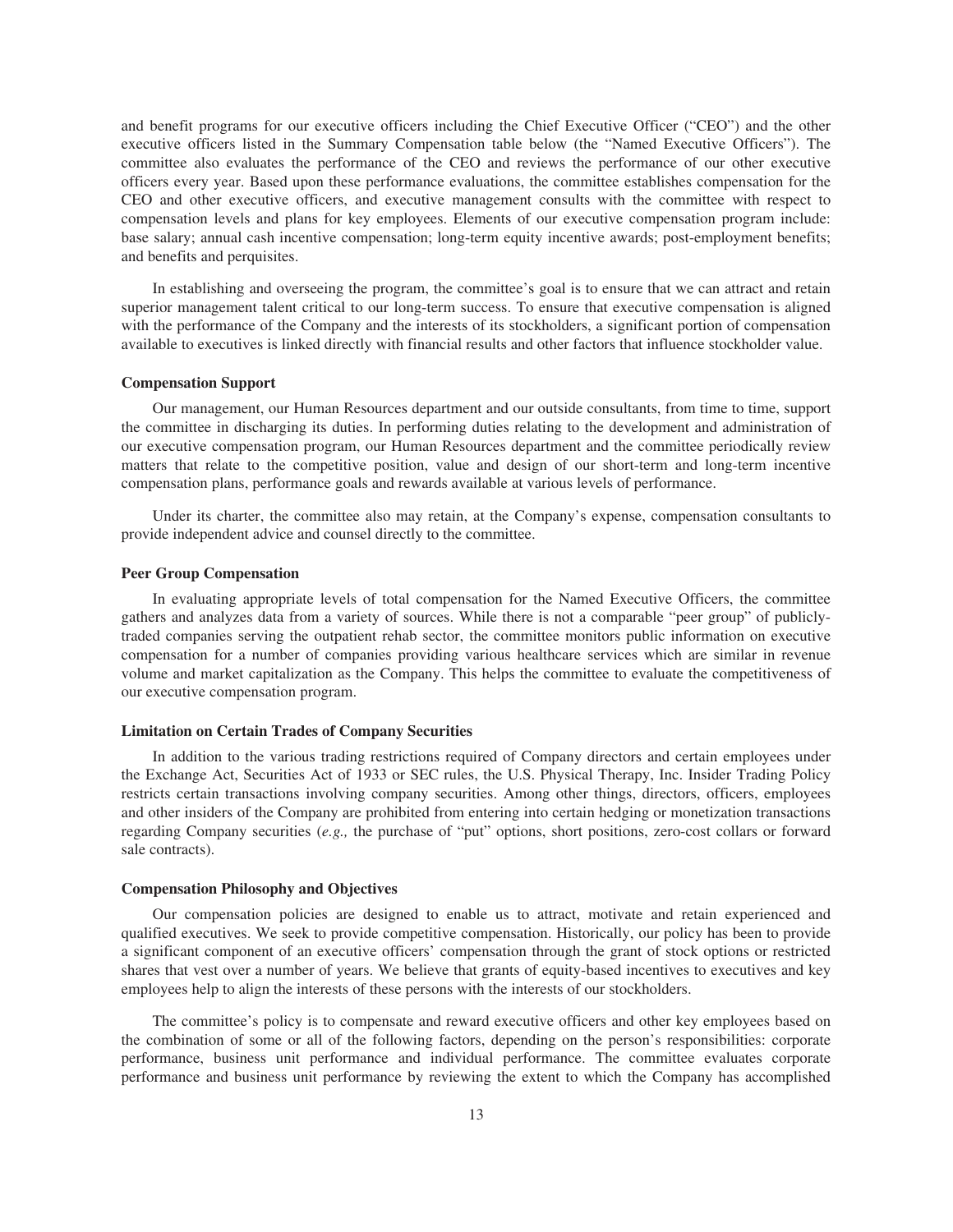strategic business objectives, such as improved profitability, cash flow and management of working capital. The committee evaluates individual performance by comparing actual accomplishments to the objectives established for the individual under the Company's management development program. The committee determines increases in base salary and annual cash incentive awards based on actual accomplishments during the performance period and determines long-term incentive awards based on LTIP (as defined below) criteria.

The committee believes that compensation to executive officers should be aligned closely with the Company's performance on both a short-term and long-term basis. As a result, a significant portion of compensation to each executive officer is "at risk" and tied directly to the attainment of financial performance goals. The executive compensation program is also designed to incentivize continuous improvements in financial performance by providing enhanced compensation as results improve. While a significant portion of compensation to the Company's executive officers is performance-based, the committee also believes it prudent to provide competitive base salaries and benefits in order to attract and retain the management talent necessary to achieve our long-term strategic objectives. The committee also takes into account the compensation practices of certain comparably-sized healthcare service companies to ensure that the Company is able to attract, retain and reward executive officers whose contributions are critical to our long-term success.

# *Base Salaries*

Other than the base salary of our Chief Executive Officer, Chief Financial Officer and Chief Operating Officer which were initially set by an employment agreement (see "Employment and Consulting Agreements" below), base salaries of executives are initially determined by evaluating the responsibilities of the position, the experience and knowledge of the individual and the competitive marketplace for executive talent. Base salaries for executive officers are reviewed annually by the committee based on, among other things, individual performance and responsibilities, inflation and competitive market conditions.

### *Annual Cash Incentive Compensation*

Based on individual and Company performance, incentive compensation opportunities are available to a wide range of our employees. We believe that incentive compensation is effective in reinforcing both the overall values of our Company and our specific operating goals.

Incentive compensation programs are designed to focus employees' attention on our key performance goals, to identify the expected levels of performance and to reward individuals who meet or exceed our expectations. The aggregate amounts available for incentive awards are determined by our overall financial performance. The actual awards paid to individual recipients, other than to executive officers, are formulated by management, generally payable on an annual basis and reviewed by the committee prior to payment. The committee formulates and determines incentive awards for Named Executive Officers. See Summary Compensation Table below.

For the 2011, the Company's Chief Executive Officer, Chief Financial Officer and Chief Operating Officer (the "Participants") were eligible to receive cash bonus awards under the Company's Objective Cash Bonus Plan and Discretionary Cash Bonus Plan that amount to a maximum of 125% of their respective base salaries. For a detailed description of these plans, see the Company's Form 8-K filed with the SEC on April 6, 2011. Under the Objective Cash Bonus Plan, the Participants were eligible to earn a cash bonus award from 15% to 75% of their respective base salaries dependent upon the Company achieving diluted earnings per share in the range of \$1.31 to \$1.50 or more. Based on the adjusted diluted earnings per share of \$1.35 for 2011, adjusted to exclude the gain recorded on a purchase price settlement, the Participants received an Objective Cash Bonus award equal to 27% of their respective base salaries. Under the Discretionary Cash Bonus Plan, the Participants' were awarded a cash bonus award of 50% of their respective base salaries representing the maximum potential award under this discretionary plan. The discretionary cash award was based upon a subjective determination of the committee. The committee utilizes certain performance criteria as detailed in the plan but generally does not consider it practicable to, nor does it generally attempt to, quantify, rank or otherwise assign relative weights to the specific performance criteria it considers in reaching its decision. In considering these performance criteria, the individual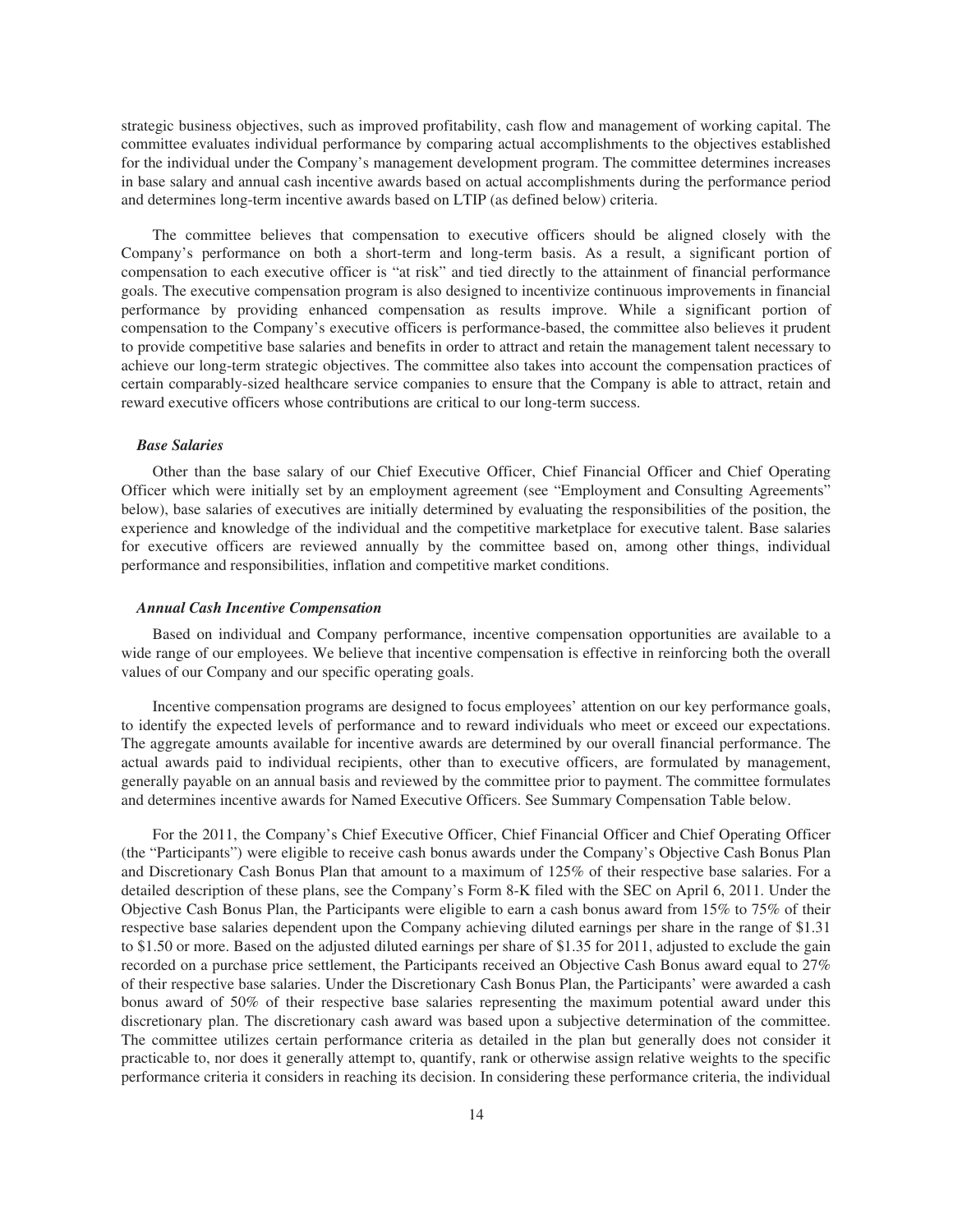members of the committee may have given different weights to different performance criteria. The performance criteria are not intended to be rigid or formulaic but rather serve as a framework under which the committee reviews the total compensation and performance of the Participants to determine what incentive amount is appropriate for any specific year. The total cash bonus for the 2011 year, inclusive of Objective Cash Bonus Plan and Discretionary Cash Bonus Plan, paid to Messrs. Reading, McAfee and McDowell was \$331,100, \$296,450, and \$223,300, respectively. These cash bonus amounts were paid in March 2012.

#### *Long-term Equity Incentive Awards*

For the 2011 year, the Participants were eligible to receive awards consisting of shares of restricted common stock under the Company's Objective Long-Term Incentive Plan and Discretionary Long-Term Incentive Plan. For a detailed description of these plans, see the Company's Form 8-K filed with the SEC on April 6, 2011. Under the Objective Long-Term Incentive Plan, the Company's Chief Executive Officer, Chief Financial Officer and Chief Operating Officer were eligible to earn up to 15,000, 10,000 and 10,000 shares of restricted common stock, respectively, dependent upon the Company achieving diluted earnings per share in the range of \$1.31 to \$1.43 or more. Based on the adjusted reported diluted earnings per share of \$1.35 for 2011, Messrs. Reading, McAfee and McDowell were awarded 8,100, 5,400 and 5,400 shares of restricted common stock, respectively. Under the Discretionary Long-Term Incentive Plan, the Company's Chief Executive Officer, Chief Financial Officer and Chief Operating Officer were eligible to earn up to 15,000, 10,000 and 10,000 shares of restricted common stock, respectively, based upon a subjective determination of the committee. The committee utilizes certain performance criteria as detailed in the plan but generally does not consider it practicable to, nor does it generally attempt to, quantify, rank or otherwise assign relative weights to the specific performance criteria it considers in reaching its decision. In considering these performance criteria, the individual members of the committee may have given different weights to different performance criteria. The performance criteria are not intended to be rigid or formulaic but rather serve as a framework under which the committee reviews the total compensation and performance of the Participants to determine what incentive amount is appropriate for any specific year. For 2011, Messrs. Reading, McAfee and McDowell were awarded 15,000, 10,000 and 10,000 shares of restricted common stock, respectively, under the Discretionary Long-Term Incentive Plan. On February 28, 2012, for the 2011 year, Messrs. Reading, McAfee and McDowell were granted an aggregate of 23,100, 15,400 and 15,400 shares of restricted common stock, respectively, representing the total shares awarded under the Objective Long-Term Incentive Plan and Discretionary Long-Term Incentive Plan. The restricted shares vest evenly over 16 quarters with the first vesting occurring on March 31, 2012.

The Objective Cash Bonus Plan, Discretionary Cash Bonus Plan, Objective Long-Term Incentive Plan Discretionary, and Discretionary Long-Term Incentive Plan are hereinafter referred to as 2011 Executive Incentive Plan.

Our Amended and Restated 2003 Stock Incentive Plan and our Amended and Restated 1999 Employee Stock Option Plan ("1999 Plan") are intended to align employee and outside director interests with stockholders' interests, to provide incentives to our key employees by encouraging their ownership of our common stock and to aid us in attracting and retaining key employees, upon whose efforts our success and future growth depends.

Equity grants are made at the discretion of the committee, which administers the Company's equity compensation plans. Previously, the committee made such grants in the form of stock options, but has favored using restricted stock grants over the past four years, which is a growing trend among publicly-traded companies in the United States. The objective of such long-term equity-based awards, which generally vest over three to five years, is primarily to incentivize management and key employees for future performance rather than to reward specific past performance. Individual grant sizes, which tend to be less for restricted shares than would otherwise be granted for stock options, are primarily determined based on the employee's duties and level of responsibility and his or her ability to exert significant influence and make meaningful contributions to the overall future success of the Company and, to a lesser degree, organizational and individual performance. At the discretion of the committee, and based on the recommendation of management, equity grants may also be used as an incentive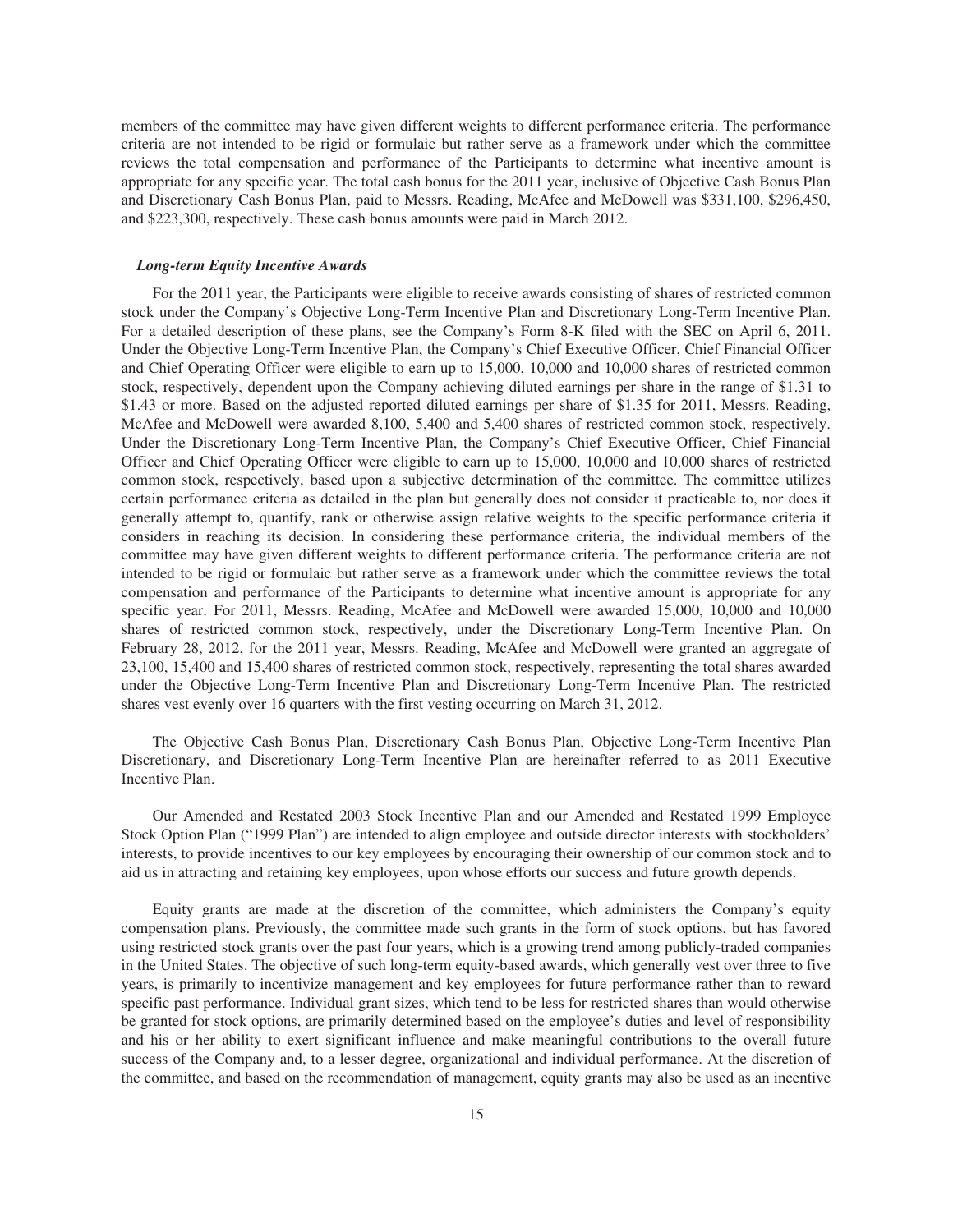for candidates recruited to fill key positions and for existing employees who receive significant promotions with increased responsibilities.

### *Post-Employment Benefits*

We have entered into employment and termination agreements with our Named Executive Officers that provide for the payment of severance and other post-termination benefits depending on the nature of the termination, including, severance payments in the event of a termination following a "change in control." The committee believes that the terms and conditions of these agreements are reasonable and assist us in retaining the executive talent needed to achieve our objectives. In particular, the termination agreements, in the event of a "change in control," help executives focus their attention on the performance of their duties in the best interests of the stockholders without being concerned about the consequences to them of a change in control and help promote continuity of senior management. Information regarding the specific payments that are applicable to each termination event, as well as the effect on unvested equity awards, is provided under the heading "Executive Compensation — Post Termination/Change-in-Control Benefits" below.

### *Benefits and Perquisites*

*Defined Contribution Plan.* The Company maintains a qualified retirement plan pursuant to Internal Revenue Code Section  $401(k)$  (the " $401(k)$  Plan") covering substantially all employees subject to certain minimum service requirements. The 401(k) Plan allows employees to make voluntary contributions and provides for discretionary matching contributions by the Company. The assets of the 401(k) Plan are held in trust for grantees and are distributed upon the retirement, disability, death or other termination of employment of the grantee. The Board, in its discretion, determines the amount of any Company contributions. We did not make any contributions to the 401(k) Plan during 2011.

*Life Insurance.* The Company maintains, at its expense, for the benefit of each of its full-time employees, life insurance policies in the amount of one times the employee's annual salary, up to \$200,000.

*Health and Welfare Benefits.* All executive officers, including the Named Executive Officers, are eligible for welfare benefits from the Company including: medical, dental, vision, life insurance, short-term disability and long-term disability. Named Executive Officers participate in these plans on the same basis and subject to the same costs, terms and conditions as other salaried employees at their assigned work location.

### **Employment and Consulting Agreements**

The Company has entered into employment agreements with each of Messrs. Reading and McAfee. These agreements, which presently expire on December 31, 2013, provide for automatic one-year renewals if not terminated on at least 12 months notice. Both Messrs. Reading and McAfee are entitled to a special benefit payment equal to \$500,000 (payable in equal amounts over the remaining term of the agreement) as defined by their respective employment agreements in the event of a change in control and Mr. Reading does not continue as the President and Chief Executive Officer of the Company after the change in control, or Mr. McAfee does not continue as the Executive Vice President and Chief Financial Officer of the Company after the change in control. In addition, if either executive is terminated without cause or resigns for good reason (as defined under their respective agreement), he is entitled to his base salary through the remaining term of the contract, an amount equal to his last year's bonus or the average over the last three years, whichever is greater, and accrued but unpaid vacation. The employment agreements also provide for certain non-competition and non-solicitation covenants that extend up to two years after termination of employment. Effective January 3, 2012, the annual base salaries under the agreements were increased to \$530,000 for Mr. Reading and \$400,000 for Mr. McAfee.

The Company has also entered into an employment agreement with Glenn D. McDowell. This agreement, which presently expires on December 31, 2013, provides for automatic one-year renewals if not terminated on at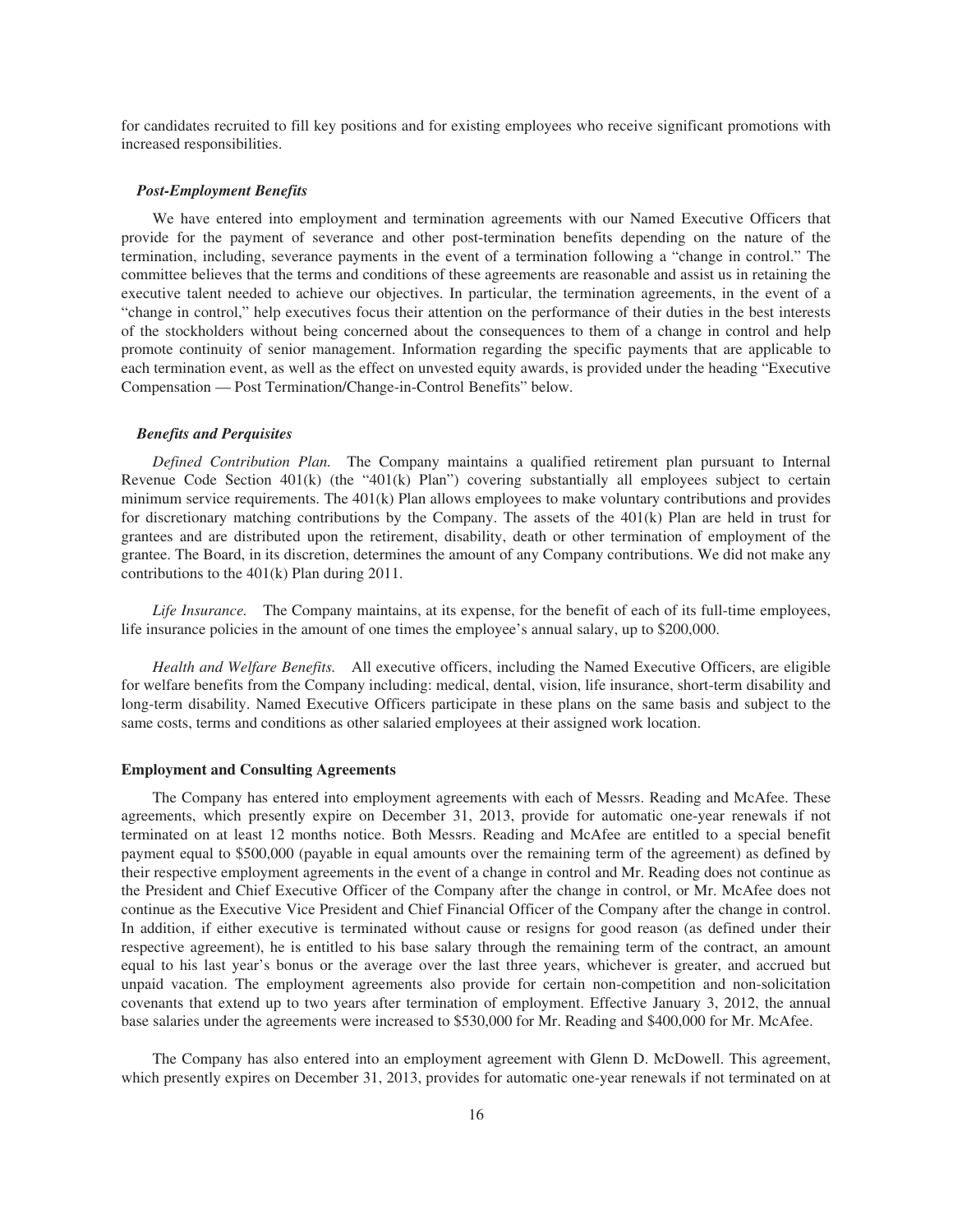least 12 months notice. If a change in control occurs and Mr. McDowell does not continue as our Chief Operating Officer after the change of control, Mr. McDowell will be entitled to a change of control benefit payment of \$283,333 (payable in equal amounts over the remaining term of the agreement). If the employment of Mr. McDowell is terminated by the Company without cause or by Mr. McDowell for good reason, he would be entitled to receive the compensation then in effect for the remainder of the term of the agreement and the greater of: (i) the bonus paid or payable to Mr. McDowell with respect to the last fiscal year completed prior to the termination, or (ii) the average of the bonuses paid to Mr. McDowell over the last three fiscal years of employment ending with the last fiscal year prior to termination. Effective January 3, 2012, Mr. McDowell's annual base salary was increased to \$340,000 per year.

Messrs. Reading, McAfee and McDowell's employment agreements may each be terminated by the Company prior to the expiration of their term in the event their respective employment is terminated for cause. See "Executive Compensation — Post Termination/Change-in-Control Benefits" below for a detailed discussion of the change in control provisions contained in these agreements.

We do not have any executive retention and severance arrangements or change in control agreements with our Named Executive Officers other than those described above.

#### **Compensation of Named Executive Officers**

Mr. Reading joined our Company in November 2003 as Chief Operating Officer and, effective November 1, 2004, was promoted to President and Chief Executive Officer. Under his employment agreement with us (see "Employment and Consulting Agreements" above), Mr. Reading's annual base salary is subject to adjustment by the Compensation Committee. For the last three years, his annual base salary was \$393,000 (effective January 4, 2010), increased to \$430,000 effective as of January 3, 2011 and further increased to \$530,000 effective as of January 1, 2012. Effective beginning in 2007, Mr. Reading participated in the USPH Executive Long-Term Incentive Plan 2007-09 ("2007-09 LTIP") under which he was eligible for cash awards based on Company performance during 2007 through 2009. During 2009, Mr. Reading earned \$737,000 in accordance with the 2007-09 LTIP which was paid in March 2010 and earned an annual incentive bonus in the amount of \$382,500 which was paid half in December 2009 and the remaining half in March 2010. Mr. Reading also participated in the executive plan for 2010 as approved by the Compensation Committee and filed on Form 8-K on March 29, 2010 (the "2010 Executive Incentive Plan"). In accordance with this plan, on February 28, 2011, Mr. Reading was granted 30,000 shares of restricted stock which restrictions lapse in 16 equal quarterly installments of 1,875 shares with the first installment on March 31, 2011 and the last on December 31, 2014, and in March, 2011, he was paid a cash bonus of \$393,000. As previously disclosed, for 2011, Mr. Reading was paid a cash bonus of \$331,100 in March 2012 and was granted 23,100 shares of restricted stock on February 28, 2012.

For 2009, \$502,521 of the \$737,000 payment related to the 2007-09 LTIP was not tax deductible by the Company based on Section 162 (m) of the Code.

Mr. McAfee joined our Company in September 2003 as Chief Financial Officer and, effective November 1, 2004, was promoted to Executive Vice President. Under his employment agreement with us (see "Employment and Consulting Agreements" above), Mr. McAfee's annual base salary is subject to adjustment by the Compensation Committee. For the last three years, his annual base salary was \$370,000 (effective January 4, 2010), increased to \$385,000 effective as of January 3, 2011 and further increased to \$400,000 effective as of January 1, 2012 Effective beginning in 2007, Mr. McAfee participated in the 2007-09 LTIP under which he was eligible for cash awards based on Company performance through 2009. During 2009, Mr. McAfee earned \$708,000 in accordance with the 2007-09 LTIP which was paid in March 2010 and earned an annual incentive bonus in the amount of \$367,200 which was paid half in December 2009 and the remaining half in March 2010. Mr. McAfee also participated in the 2010 Executive Incentive Plan. In accordance with this plan, on February 28, 2011, Mr. McAfee was granted 20,000 shares of restricted stock which restrictions lapse in 16 equal quarterly installments of 1,250 shares with the first installment on March 31, 2011 and the last on December 31, 2014, and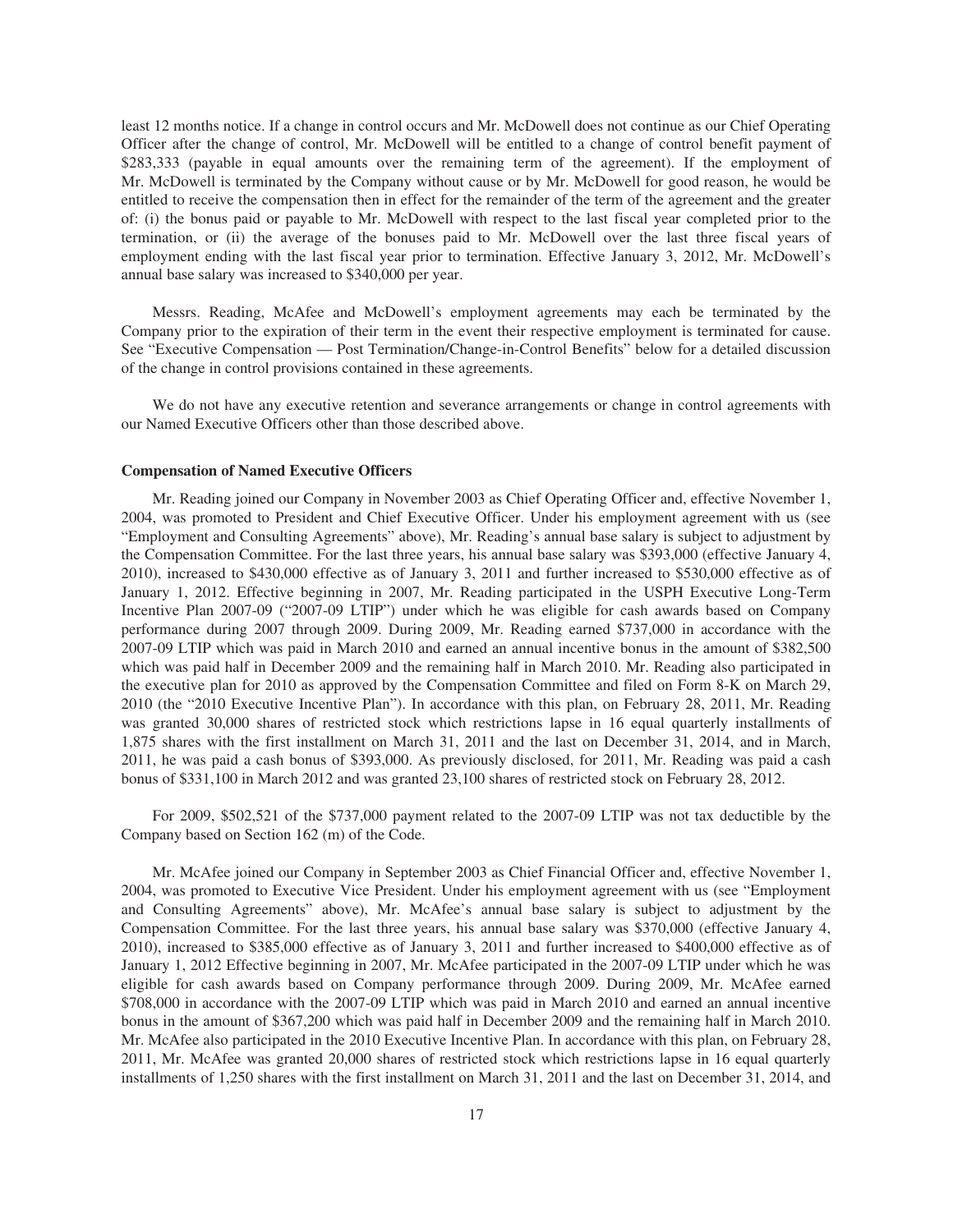in March, 2011, he was paid a cash bonus of \$370,000. As previously disclosed, for 2011, Mr. McAfee was paid a cash bonus of \$296,450 in March 2012 and was granted 15,400 shares of restricted stock on February 28, 2012.

Mr. McDowell joined our Company in October 2003 as Vice President of Operations overseeing the west region and, effective January 24, 2005, was promoted to Chief Operating Officer. Mr. McDowell's employment agreement with us was entered into on May 24, 2007 (see "Employment and Consulting Agreements" above). For the last three years, his annual base salary was \$255,000 (effective January 4, 2010), increased to \$290,000 effective as of January 3, 2011 and further increased to \$340,000 effective as of January 1, 2012. Effective beginning in 2007, Mr. McDowell participated in the 2007-09 LTIP under which he was eligible for cash awards based on Company performance through 2009, as previously described. During 2009, Mr. McDowell earned \$375,000 in accordance with the 2007-09 LTIP which was paid in March 2010 and earned an annual incentive bonus in the amount of \$230,000 which was paid half in December 2009 and the remaining half in March 2010. Effective February 10, 2010, Mr. McDowell participated in the 2010 Executive Incentive Plan. In accordance with this plan, on February 28, 2011, Mr. McDowell was granted 20,000 shares of restricted stock which restrictions lapse in 16 equal quarterly installments of 1,250 shares with the first installment on March 31, 2011 and the last on December 31, 2014, and in March, 2011, he was paid a cash bonus of \$255,000. As previously disclosed, for 2011, Mr. McDowell was paid a cash bonus of \$223,300 in March 2012 and was granted 15,400 shares of restricted stock on February 28, 2012.

In determining the appropriate compensation for Messrs. Reading, McAfee and McDowell, the Compensation Committee evaluates our overall corporate performance under their leadership, as well as each individual contribution to key strategic, financial and development objectives. The committee utilizes a combination of quantitative measures and qualitative factors in reviewing the performance and compensation.

### **Compensation Deductibility Policy**

Under Section 162(m) of the Code and applicable Treasury regulations, no deduction is allowed for annual compensation in excess of \$1 million paid by a publicly traded corporation to its chief executive officer and the four other most highly compensated officers. Under those provisions, however, there is no limitation on the deductibility of "qualified performance-based compensation."

In general, our policy is to maximize the extent of tax deductibility of executive compensation under the provisions of Section 162(m) so long as doing so is compatible with the most appropriate methods and approaches for the design and delivery of compensation to our executive officers.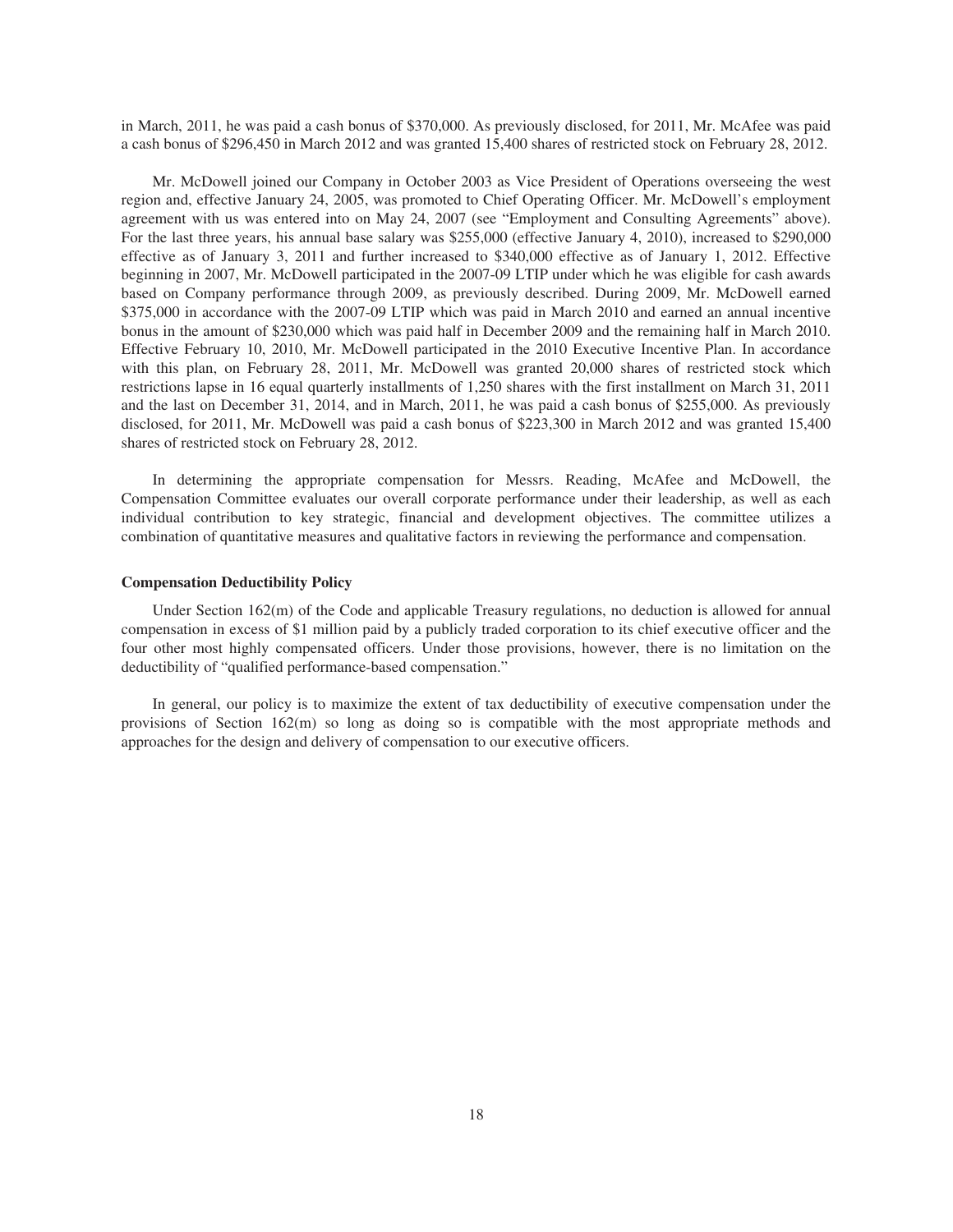### **Executive Compensation**

### **Summary Compensation Table**

The following table sets forth the compensation paid or accrued for services rendered in all capacities on behalf of our Company during 2011, 2010 and 2009 to Messrs. Reading, McAfee and McDowell.

| <b>Summary Compensation Table</b>                           |  |  |
|-------------------------------------------------------------|--|--|
| For the Fiscal Years Ended December 31, 2011, 2010 and 2009 |  |  |

| <b>Name and Principal Position</b>        | Year | <b>Salary</b><br>$\left( \mathbf{\$}\right)$ | $(\$)$                   | Stock<br>$(\$)$ | Option<br>$(\$)$         | Non-<br>Equity<br><b>Incentive</b><br>Plan<br><b>Bonus Awards</b> (1) Awards Compensation(2)<br><b>(\$)</b> | Change in<br><b>Pension</b><br><b>Value and</b><br><b>Non-Oualified</b><br><b>Deferred</b><br><b>Compensation</b><br><b>Earnings</b><br>$(\$)$ | <b>All Other</b><br>Compensation (3)<br>$\left( \mathbf{\$}\right)$ | Total<br>$(\$)$ |
|-------------------------------------------|------|----------------------------------------------|--------------------------|-----------------|--------------------------|-------------------------------------------------------------------------------------------------------------|------------------------------------------------------------------------------------------------------------------------------------------------|---------------------------------------------------------------------|-----------------|
| Christopher J. Reading  2011 428,577      |      |                                              | $\overline{\phantom{m}}$ | 471,654         |                          | 331,100                                                                                                     |                                                                                                                                                | 810                                                                 | 1,232,141       |
| Chief Executive Officer 2010 392,596      |      |                                              | $\overline{\phantom{a}}$ | 561,900         |                          | 393,000                                                                                                     |                                                                                                                                                | 810                                                                 | 1,348,306       |
|                                           |      | 2009 382,212                                 |                          |                 |                          | 1,119,500                                                                                                   |                                                                                                                                                | 810                                                                 | 1,502,522       |
| Lawrance W. McAfee 2011 384,423           |      |                                              | $\overline{\phantom{0}}$ | 314.436         |                          | 296,450                                                                                                     |                                                                                                                                                | 2,322                                                               | 997.631         |
| Chief Financial Officer 2010 369,892      |      |                                              | $\overline{\phantom{m}}$ | 374,600         | $\overline{\phantom{m}}$ | 370,000                                                                                                     |                                                                                                                                                | 1,212                                                               | 1,115,704       |
|                                           |      | 2009 366,923                                 |                          |                 |                          | 1,075,200                                                                                                   |                                                                                                                                                | 1,242                                                               | 1,443,365       |
| Glenn D. McDowell $\ldots$ . 2011 288,654 |      |                                              | $\overline{\phantom{m}}$ | 314.436         |                          | 223,300                                                                                                     |                                                                                                                                                | 1.242                                                               | 827,632         |
| Chief Operating Officer 2010 254,039      |      |                                              | $\overline{\phantom{0}}$ | 374,600         | $\overline{\phantom{m}}$ | 255,000                                                                                                     |                                                                                                                                                | 1,225                                                               | 884,864         |
|                                           |      | 2009 229,423                                 |                          |                 |                          | 605,000                                                                                                     |                                                                                                                                                | 1.116                                                               | 835,539         |

1. For 2011, stock awards were granted in accordance with the Company's Objective Long-Term Incentive Plan and Discretionary Long-Term Incentive Plan, effective March 31, 2011, as restricted stock under the terms of the Company's Amended and Restated 2003 Stock Option Plan as follows: Mr. Reading, 23,100 shares and Messrs. McAfee and Mr. McDowell, 15,400 shares each. For 2010, stock awards were granted in accordance with the Company's Objective Long-Term Incentive Plan and Discretionary Long-Term Incentive Plan as restricted stock under the terms of the Company's Amended and Restated 2003 Stock Option Plan as follows: Mr. Reading, 30,000 shares and Messrs. McAfee and Mr. McDowell, 20,000 shares each. Amounts shown are the grant date fair value of the awards computed in accordance with FASB ASC Topic 718 which amounted to a weighted average of \$20.42 per share for 2011 and \$18.73 per share for 2010. Assumptions used in the calculation of these amounts are included in "Note 9 — Equity Based Plans" to the Company's Annual Report on Form 10-K for the year ended December 31, 2011 filed with the SEC on March 9, 2012.

- 2. For 2011, the amounts represent the cash bonuses earned under the Company's Objective Cash Bonus Plan and Discretionary Cash Bonus Plan, effective March 31, 2011, and paid in March 2012. For 2010, the amounts represent the cash bonuses earned under the Company's Objective Cash Bonus Plan and Discretionary Cash Bonus Plan and paid in March 2011. For 2009, the amounts include the annual cash incentive bonuses earned by Messrs. Reading, McAfee and McDowell in the amounts of \$382,500, 367,200 and 230,000, respectively. Half of the annual incentive bonuses were paid in December 2009 and the remaining half in March 2010. For 2009, the amounts also include the cash incentives earned under the 2007-09 LTIP for Messrs. Reading, McAfee and McDowell in the amounts of \$737,000, \$708,000 and \$375,000, respectively. The amounts related to the 2007-09 LTIP were paid in March 2010. See "Compensation Discussion and Analysis — Annual Cash Incentive Compensation" for further details.
- 3. Represents the value of life insurance premiums for life insurance coverage provided to the Named Executive Officers.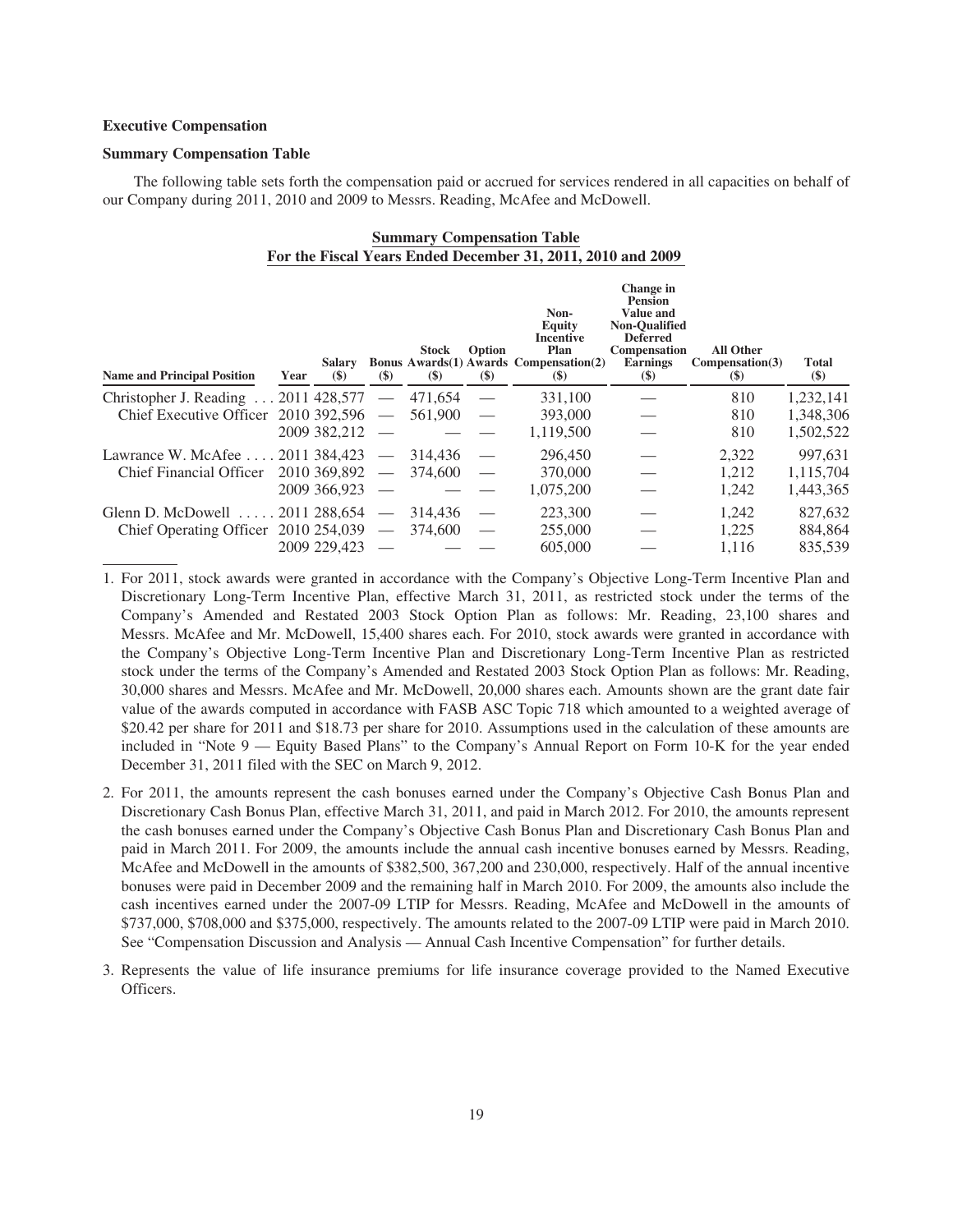### **Grants of Plan-Based Awards**

The following table sets forth the grants of plan-based awards during 2011 to the Named Executive Officers:

|                                             |               |                                                | <b>Estimated Possible Payouts</b><br><b>Under Non-Equity</b><br>Incentive Plan Awards(1): |                               | <b>Estimated Possible Payouts</b><br><b>Under Equity</b><br>Incentive Plan Awards(1): | <b>Grant Date</b><br><b>Fair Value</b> |                     |                       |
|---------------------------------------------|---------------|------------------------------------------------|-------------------------------------------------------------------------------------------|-------------------------------|---------------------------------------------------------------------------------------|----------------------------------------|---------------------|-----------------------|
| Name                                        | Grant<br>Date | <b>Threshold</b><br>$\left( \mathbb{S}\right)$ | <b>Target</b><br><b>(\$)</b>                                                              | <b>Maximum</b><br><b>(\$)</b> | <b>Threshold</b><br>#)                                                                | Target<br>(#)                          | <b>Maximum</b><br># | of Stock<br>Awards(2) |
| Christopher J. Reading $3/31/2011$          |               |                                                |                                                                                           | \$537,500 \$537,500           | $\overbrace{\phantom{aaaaa}}$                                                         | 30,000                                 | 30,000              | \$625,800             |
| Lawrance W. McAfee                          | 3/31/2011     |                                                |                                                                                           | \$481,250 \$481,250           |                                                                                       | 20,000                                 | 20,000              | \$417,200             |
| Glenn D. McDowell $\ldots \ldots$ 3/31/2011 |               |                                                | \$362,500                                                                                 | \$362,500                     |                                                                                       | 20,000                                 | 20,000              | \$417,200             |

1. Possible payments and equity grants under the 2011 Executive Incentive Plan. See the Summary Compensation Table above for actual amounts earned for 2011. The cash portion earned was paid in March 2012 and the shares of restricted common stock were granted on February 28, 2012.

2. Amounts shown are the grant date fair value of the awards computed in accordance with FASB ASC Topic 718 which amounted to a weighted average of \$20.86 per share. See the Company's Annual Report on Form 10-K for the year ended December 31, 2010 for a description of the valuations and a description of the equity plans — Footnote 9 — Equity Based Plans.

#### **Narrative Disclosure to Summary Compensation Table and Grants of Plan-Based Awards Table**

See "— Employment and Consulting Agreements" above and "Post-Termination/Change-in-Control Benefits" below for the material terms of our employment agreements with our Named Executive Officers. See "— Compensation Discussion and Analysis" above for an explanation of the amount of salary and bonus in proportion to total compensation. See the footnotes to the Summary Compensation Table above and Grants of Plan-Based Awards Table above for narrative disclosure with respect to those tables.

### **Outstanding Equity Awards at Fiscal Year-End**

The following table shows outstanding stock option awards classified as exercisable and unexercisable and awards of shares of restricted common stock that have not vested as of December 31, 2011 for each Named Executive Officer.

|                                       |                                                                       |                                                                                                    | <b>Option Awards</b>                                                                                                            |                                    |                              |                                                                                                             |                                                                                                                                     | <b>Stock Awards</b>                                                                                                                                        |                                                                                                                                                                                                    |
|---------------------------------------|-----------------------------------------------------------------------|----------------------------------------------------------------------------------------------------|---------------------------------------------------------------------------------------------------------------------------------|------------------------------------|------------------------------|-------------------------------------------------------------------------------------------------------------|-------------------------------------------------------------------------------------------------------------------------------------|------------------------------------------------------------------------------------------------------------------------------------------------------------|----------------------------------------------------------------------------------------------------------------------------------------------------------------------------------------------------|
| Name                                  | Number of<br>securities<br>underlying<br>unexercised<br>options $(f)$ | Number of<br>securities<br>underlying<br>unexercised<br>options $(f)$<br>exercisable unexercisable | Equity<br>incentive<br>plan awards:<br><b>Number</b><br>of securities<br>underlying<br>unexercised<br>unearned<br>options $(f)$ | Option<br>exercise<br>$price(\$))$ | Option<br>expiration<br>date | <b>Number</b><br>of Shares<br>or Units<br>of Stock<br><b>That Have</b><br><b>Not</b><br><b>Vested</b><br>#) | <b>Market</b><br>Value of<br><b>Shares</b> or<br><b>Units of</b><br><b>Stock</b><br><b>That Have</b><br><b>Not Vested</b><br>(3)(1) | Equity<br>incentive<br>plan awards:<br>Number of<br><b>Unearned Shares,</b><br><b>Units or Other</b><br><b>Rights That</b><br><b>Have Not Vested</b><br>#) | <b>Equity Incentive</b><br><b>Plan Awards</b><br>Market or<br><b>Payout Value of</b><br><b>Unearned Shares.</b><br><b>Units or Other</b><br><b>Rights That Have</b><br><b>Not Vested</b><br>$(\$)$ |
| Christopher J.                        |                                                                       |                                                                                                    |                                                                                                                                 |                                    |                              |                                                                                                             |                                                                                                                                     |                                                                                                                                                            |                                                                                                                                                                                                    |
| Reading $\ldots$                      | 50,000                                                                |                                                                                                    |                                                                                                                                 | \$14.32                            | 11/18/2013                   | 22,500(2)                                                                                                   | \$442,800                                                                                                                           |                                                                                                                                                            |                                                                                                                                                                                                    |
|                                       | 100,000                                                               |                                                                                                    |                                                                                                                                 | \$13.54                            | 10/5/2014                    |                                                                                                             |                                                                                                                                     |                                                                                                                                                            |                                                                                                                                                                                                    |
| Lawrance W.<br>$McAfee \ldots \ldots$ |                                                                       |                                                                                                    |                                                                                                                                 |                                    |                              | 15,000(3)                                                                                                   | \$295,200                                                                                                                           |                                                                                                                                                            | $S-$                                                                                                                                                                                               |
| Glenn D.<br>$McDowell$                |                                                                       |                                                                                                    |                                                                                                                                 |                                    |                              | 15,000(3)                                                                                                   | \$295,200                                                                                                                           |                                                                                                                                                            | ъ—                                                                                                                                                                                                 |

#### **Outstanding Equity Awards at Fiscal Year-End December 31, 2011**

1. Calculated based on the closing market price of our common stock on December 31, 2011 of \$19.68 per share.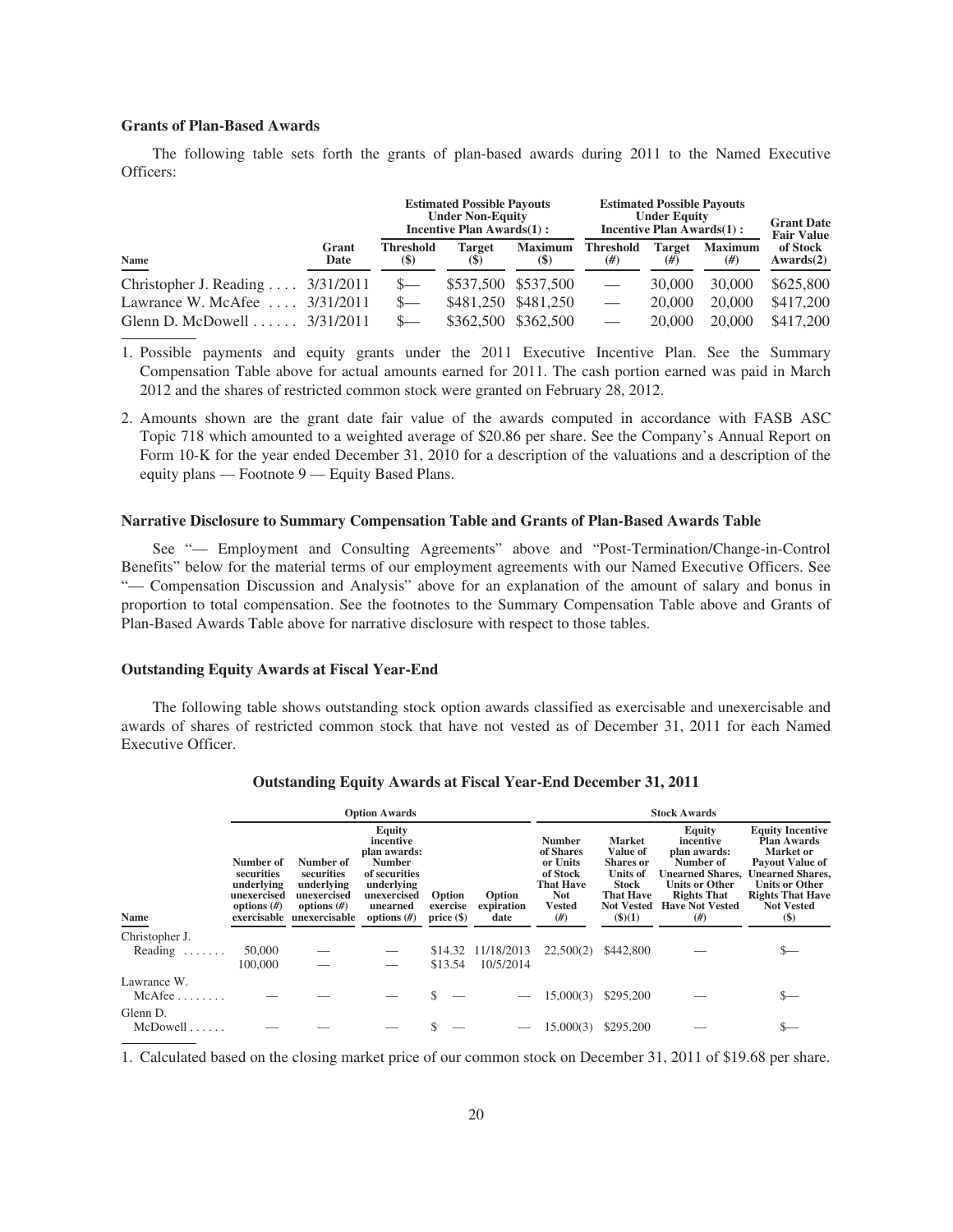- 2. The transfer restrictions on these shares of restricted stock will lapse in even quarterly amounts of 1,875 shares on March 31, June 30, September 30 and December 31 of each year until December 31, 2014.
- 3. The transfer restrictions on these shares of restricted stock will lapse in even quarterly amounts of 1,250 shares March 31, June 30 and September 30 and December 31 of each year until December 31, 2014.

#### **Option Exercises and Stock Vested Table**

The following table shows the number of shares of our common stock acquired by the Named Executive Officers during 2011 upon the exercise of options and the vesting of restricted stock.

|                                                         | <b>Option Awards</b>                                        |                                         | <b>Stock Awards</b>                                 |                                               |  |
|---------------------------------------------------------|-------------------------------------------------------------|-----------------------------------------|-----------------------------------------------------|-----------------------------------------------|--|
| <b>Name</b>                                             | Number of<br><b>shares</b><br>acquired<br>on exercise $(H)$ | Value<br>realized on<br>$exercise$ (\$) | Number of<br>shares<br>acquired<br>on vesting $(H)$ | <b>Value</b><br>realized on<br><b>Vesting</b> |  |
| Christopher J. Reading                                  | 100,000                                                     | \$1,119,500                             | 17.500                                              | \$373,056                                     |  |
| Lawrance W. McAfee $\dots\dots\dots\dots\dots\dots$     | 165,000                                                     | \$1,363,950                             | 13.336                                              | \$284,284                                     |  |
| Glenn D. McDowell $\dots\dots\dots\dots\dots\dots\dots$ | 34,000                                                      | \$216,200                               | 13.336                                              | \$284,284                                     |  |

The value realized on vesting is computed by multiplying the number of shares of stock by the market value of the underlying shares on the vesting date. The closing price of the stock is used as the market value.

#### **Post Termination/Change-in-Control Benefits**

Messrs. Reading, McAfee and McDowell's employment agreements may be terminated by us prior to the expiration of its term in the event their respective employment is terminated for "cause" (as defined in each agreement). If a "change in control" (as defined in each agreement) occurs and Mr. Reading does not continue as the President and Chief Executive Officer of the Company after the change of control, or Mr. McAfee does not continue as Executive Vice President and Chief Financial Officer of the Company after the change of control, each of Messrs. Reading and McAfee, as applicable, will be entitled to a change of control benefit of \$500,000 (payable in equal amounts over the remaining term of the agreement), the compensation then in effect for the remainder of the term of the agreement, the greater of: (i) the bonus paid or payable to Mr. Reading or Mr. McAfee, as applicable, with respect to the last fiscal year completed prior to the termination, or (ii) the average of the bonuses paid to Mr. Reading or Mr. McAfee, as applicable, over the last three fiscal years of employment ending with the last fiscal year prior to termination and the acceleration of their outstanding equity incentive awards. If the employment of Mr. Reading or Mr. McAfee is terminated by us without "cause" or by the executive for "good reason," he would be entitled to receive the compensation then in effect for the remainder of the term of the agreement and the greater of: (i) the bonus paid or payable to Mr. Reading or Mr. McAfee, as applicable, with respect to the last fiscal year completed prior to the termination, or (ii) the average of the bonuses paid to Mr. Reading or Mr. McAfee, as applicable, over the last three fiscal years of employment ending with the last fiscal year prior to termination. If a "change in control" (as defined in the agreement) occurs and Mr. McDowell does not continue as our Chief Operating Officer after the change of control, Mr. McDowell will be entitled to a change of control benefit of \$283,333 (payable in equal amounts over the remaining term of the agreement), the compensation then in effect for the remainder of the term of the agreement, the greater of: (i) the bonus paid or payable to Mr. Reading or Mr. McAfee, as applicable, with respect to the last fiscal year completed prior to the termination, or (ii) the average of the bonuses paid to Mr. Reading or Mr. McAfee, as applicable, over the last three fiscal years of employment ending with the last fiscal year prior to termination and the acceleration of their outstanding equity incentive awards. If the employment of Mr. McDowell is terminated by the Company without "cause" or by Mr. McDowell for "good reason," he would be entitled to receive the compensation then in effect for the remainder of the term of the agreement and the greater of: (i) the bonus paid or payable to Mr. McDowell with respect to the last fiscal year completed prior to the termination, or (ii) the average of the bonuses paid to Mr. McDowell over the last three fiscal years of employment ending with the last fiscal year prior to termination.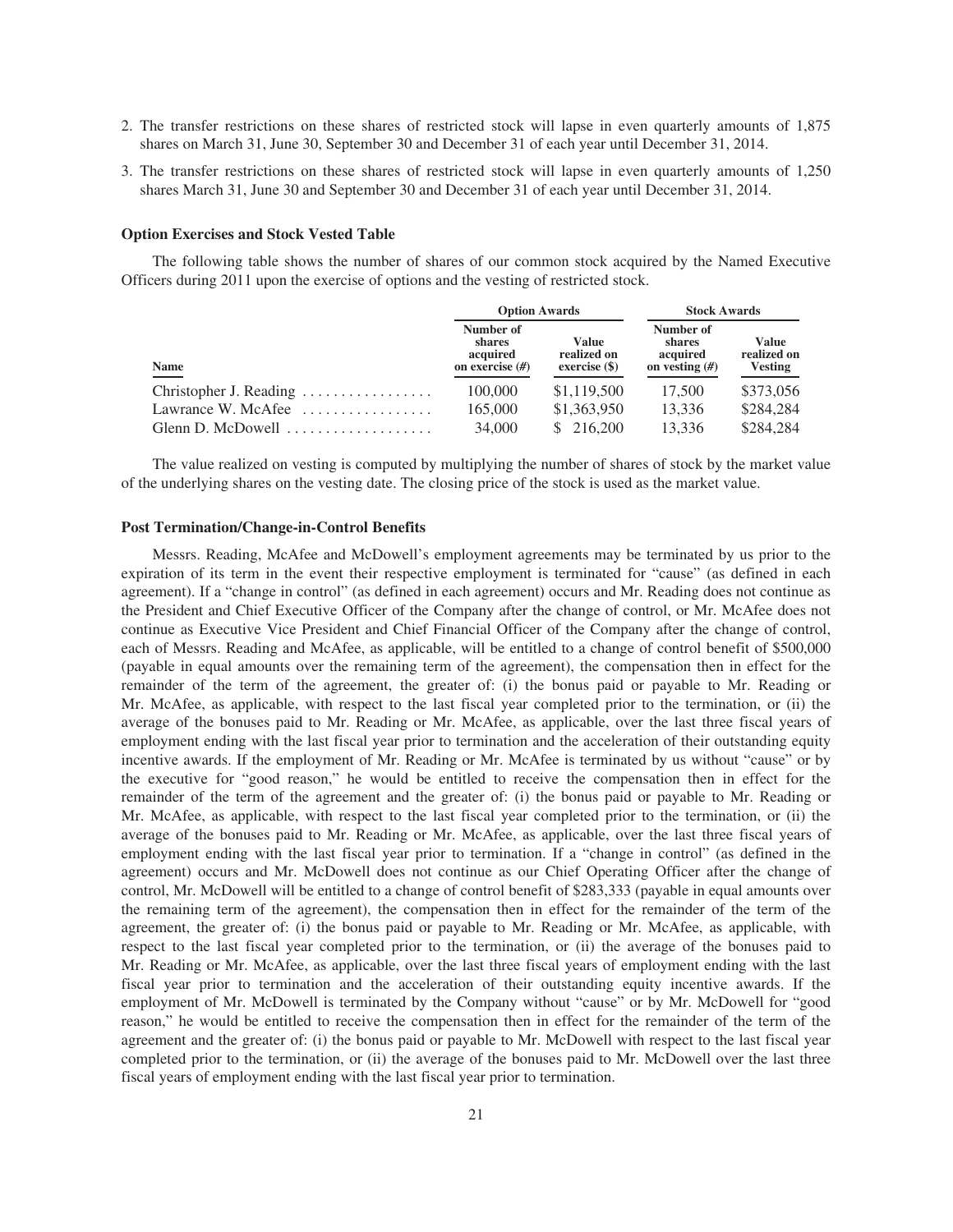The amount of compensation payable to each Named Executive under the agreements is detailed in the tables below:

# **Christopher Reading — Chief Executive Officer**

| <b>Executive Benefits and Payments</b><br>Upon Termination $(1)$ | <b>Voluntary</b><br><b>Termination</b><br>or For<br>Cause | Without<br>Cause | <b>Executive</b><br><b>Resigns</b><br><b>For Good</b><br>Reason | <b>Change In</b><br><b>Control</b> |
|------------------------------------------------------------------|-----------------------------------------------------------|------------------|-----------------------------------------------------------------|------------------------------------|
| <b>Compensation</b>                                              |                                                           |                  |                                                                 |                                    |
| $Severance(2) \ldots \ldots \ldots \ldots \ldots \ldots \ldots$  |                                                           | \$1,060,000      | \$1,060,000                                                     | 530,000<br>S.                      |
| Annual Cash Incentive $(3)$                                      |                                                           | 365,756          | 365,756                                                         | 365,756                            |
| Change of Control Benefit $(4)$                                  |                                                           |                  |                                                                 | 500,000                            |
| Restricted Stock (Unvested and                                   |                                                           |                  |                                                                 |                                    |
| $(Accelerated)(5) \ldots \ldots \ldots \ldots \ldots$            |                                                           |                  |                                                                 | 897,408                            |
| <b>Benefits and Perquisities</b>                                 |                                                           |                  |                                                                 |                                    |
| Health and Dental Coverage $(6)$                                 |                                                           | 19,522           | 19,522                                                          | 9,761                              |
|                                                                  |                                                           | \$1,445,278      | \$1,445,278                                                     | \$2,302,925                        |

# **Lawrance McAfee — Chief Financial Officer**

| <b>Executive Benefits and Payments</b><br>Upon Termination $(1)$       | <b>Voluntary</b><br><b>Termination</b><br>or For<br>Cause | Without<br>Cause        | <b>Executive</b><br><b>Resigns</b><br><b>For Good</b><br><b>Reason</b> | <b>Change In</b><br><b>Control</b> |
|------------------------------------------------------------------------|-----------------------------------------------------------|-------------------------|------------------------------------------------------------------------|------------------------------------|
| <b>Compensation</b>                                                    |                                                           |                         |                                                                        |                                    |
| $Severance(2) \ldots \ldots \ldots \ldots \ldots \ldots \ldots \ldots$ |                                                           | 800,000<br><sup>S</sup> | 800,000<br>S.                                                          | 400,000                            |
| Annual Cash Incentive $(3)$                                            |                                                           | 341,617                 | 341,617                                                                | 341,617                            |
| Change of Control Benefit $(4)$                                        |                                                           |                         |                                                                        | 500,000                            |
| Restricted Stock (Unvested and                                         |                                                           |                         |                                                                        |                                    |
| $(Accelerated)(5) \ldots \ldots \ldots \ldots \ldots$                  |                                                           |                         |                                                                        | 598,272                            |
| <b>Benefits and Perquisities</b>                                       |                                                           |                         |                                                                        |                                    |
| Health and Dental Coverage $(6)$                                       |                                                           | 19,522                  | 19,522                                                                 | 9,761                              |
| Total                                                                  |                                                           | \$1,161,139             | \$1,161,139                                                            | \$1,849,650                        |
|                                                                        |                                                           |                         |                                                                        |                                    |

# **Glenn McDowell — Chief Operating Officer**

| <b>Executive Benefits and Payments</b><br>Upon Termination $(1)$       | <b>Voluntary</b><br><b>Termination</b><br>or For<br>Cause | Without<br>Cause | <b>Executive</b><br><b>Resigns</b><br><b>For Good</b><br><b>Reason</b> | <b>Change In</b><br><b>Control</b> |
|------------------------------------------------------------------------|-----------------------------------------------------------|------------------|------------------------------------------------------------------------|------------------------------------|
| <b>Compensation</b>                                                    |                                                           |                  |                                                                        |                                    |
| $Severance(2) \ldots \ldots \ldots \ldots \ldots \ldots \ldots \ldots$ |                                                           | \$680,000        | \$680,000                                                              | 340,000<br>S.                      |
| Annual Cash Incentive $(3)$                                            |                                                           | 226,656          | 226,656                                                                | 226,656                            |
| Change of Control Benefit $(4)$                                        |                                                           |                  |                                                                        | 283,333                            |
| Restricted Stock (Unvested and                                         |                                                           |                  |                                                                        |                                    |
| $(Accelerated)(5) \ldots \ldots \ldots \ldots \ldots \ldots$           |                                                           |                  |                                                                        | 598,272                            |
| <b>Benefits and Perquisities</b>                                       |                                                           |                  |                                                                        |                                    |
| Health and Dental Coverage $(6)$                                       |                                                           | 19,522           | 19,522                                                                 | 9,761                              |
|                                                                        |                                                           | \$926,178        | \$926,178                                                              | \$1,458,022                        |

1. For purposes of this analysis, we assumed the effective date of termination is December 31, 2011, the current term of the employment agreements was automatically renewed through December 31, 2013, the price per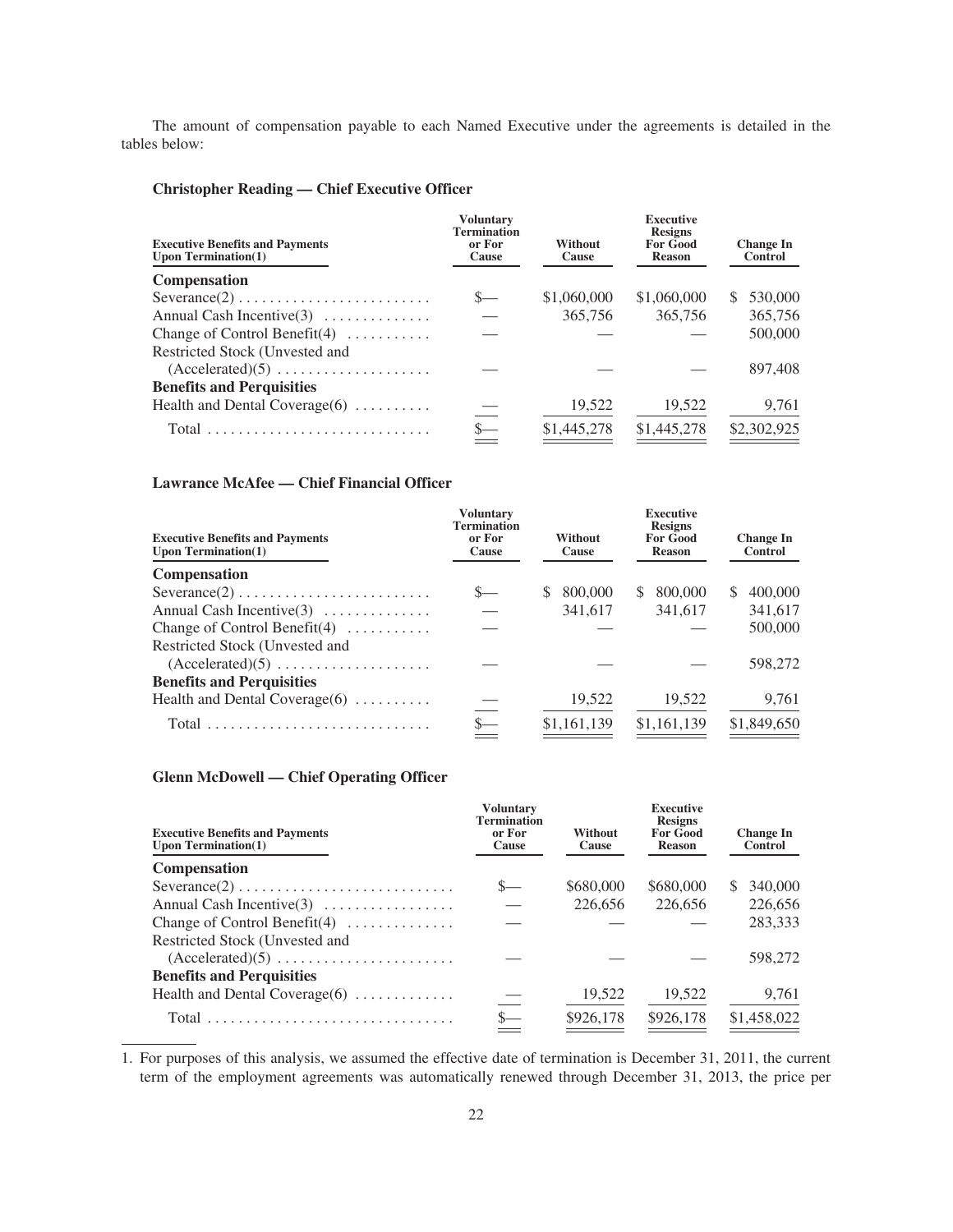share of our common stock on the date of termination is \$19.82 and that the executive's base salary is as follows: Mr. Reading — \$530,000; Mr. McAfee — \$400,000; and Mr. McDowell — \$340,000.

- 2. Under "Without Cause" and "Executive Resigns for Good Reason", severance is calculated as base salary from January 1, 2012 through the remaining term of the employment agreement which expires on December 31, 2013.
- 3. Annual cash incentive is based on the greater of (i) the bonus paid or payable to the executive with respect to last fiscal year of the Company completed prior to termination or (ii) the average of the bonuses paid to the executive over the three fiscal years of the Company ending with the last fiscal year completed prior to the termination.
- 4. Based on amounts stipulated in the respective employment agreements.
- 5. Pursuant to the Restricted Stock Agreement for each executive, all restrictions and conditions on shares of restricted stock will be deemed satisfied and shares will be fully vested upon a "Change in Control".
- 6. Calculated for the remaining term of the agreement which expires on December 31, 2013. In the event of a "Change in Control", the remaining term of the agreements is one year from such event.

# **COMPENSATION COMMITTEE REPORT**

The Compensation Committee was composed of four independent directors during 2011. It acts under a written charter adopted by the Board. The primary function of the Compensation Committee is to recommend to the Board the compensation to be paid to our directors, determine the compensation for our executive officers, administer incentive stock plans and recommend to the board the compensation to be paid to our non-employee directors. The committee has reviewed and discussed with management the Compensation Discussion and Analysis set forth herein. Based on its review, the related discussions and such other matters deemed relevant and appropriate by the committee, the committee has recommended to the Board that the Compensation Discussion and Analysis be included in the Company's Proxy Statement relating to the 2012 Annual Meeting of Stockholders.

Respectfully submitted,

*The Compensation Committee* Daniel C. Arnold, Chairman Harry S. Chapman Jerald L. Pullins Clayton K. Trier

### **Compensation Committee Interlocks and Insider Participation**

The current members of the Compensation Committee are Messrs. Arnold (Chairman), Chapman, Pullins and Trier. None of the members of the Compensation Committee is or has been an officer or employee of the Company or any of its subsidiaries and none of our executive officers has served on the board of directors or compensation committee of any other entity that has or has had an executive officer who served as a member of our Board of Directors or Compensation Committee during 2011.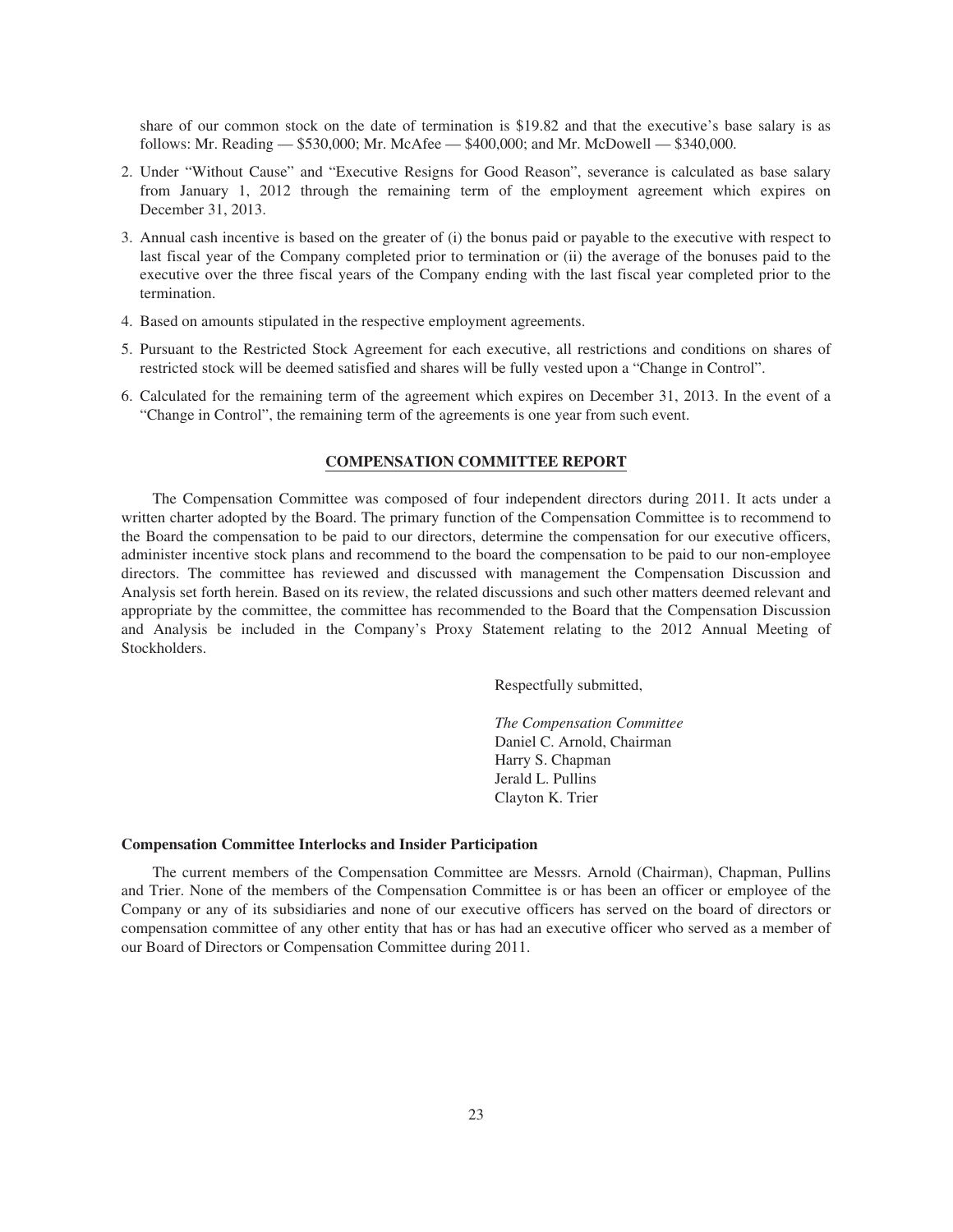### **Securities Authorized for Issuance Under Equity Compensation Plans**

The following table provides information about our common stock that may be issued upon the exercise of options and rights under all of our existing equity compensation plans as of December 31, 2011:

| <b>Plan Category</b>                            | <b>Number of Securities</b><br>to be Issued Upon<br><b>Exercise of</b><br><b>Outstanding Options</b><br>and Rights | <b>Weighted Average</b><br><b>Exercise Price of</b><br>Outstanding<br><b>Options and Rights</b> | <b>Number of Securities</b><br><b>Remaining Available for</b><br><b>Future Issuance Under Equity</b><br><b>Compensation Plans</b><br><b>Excluding Securities</b><br><b>Reflected in 1st Column</b> |
|-------------------------------------------------|--------------------------------------------------------------------------------------------------------------------|-------------------------------------------------------------------------------------------------|----------------------------------------------------------------------------------------------------------------------------------------------------------------------------------------------------|
| <b>Equity Compensation Plans</b><br>Approved by |                                                                                                                    |                                                                                                 |                                                                                                                                                                                                    |
| $Stockholders(1) \dots \dots \dots$             | 268,810                                                                                                            | \$15.01                                                                                         | 398,039                                                                                                                                                                                            |
| <b>Equity Compensation Plans</b>                |                                                                                                                    |                                                                                                 |                                                                                                                                                                                                    |
| Not Approved by                                 |                                                                                                                    |                                                                                                 |                                                                                                                                                                                                    |
| Stockholders $(2)$                              | 80,000                                                                                                             | \$13.73                                                                                         |                                                                                                                                                                                                    |
| Total                                           | 348,810                                                                                                            | \$14.71                                                                                         | 398,039                                                                                                                                                                                            |

1. The Amended and Restated 2003 Stock Incentive Plan (the "2003 Plan") permits us to grant stock-based compensation to employees, consultants and outside directors of the Company. The Amended and Restated 1999 Employee Stock Option Plan (the "Amended 1999 Plan") permits us to grant stock-based compensation to employees and non-employee directors.

2. Inducement options were granted to certain individuals in connection with their offers of employment or initial affiliation with us. Each inducement option was made pursuant to an option grant agreement.

For further descriptions of the Amended 1999 Plan, Amended 2003 Plan and the inducement options, see "Equity Based Plans" in Note 9 of the Notes to the Consolidated Financial Statements in Item 8 of our Annual Report on Form 10-K for the year ended December 31, 2011.

#### **Certain Relationships and Related Transactions**

The charter of the Audit Committee requires that the Audit Committee review and approve all insider and affiliated party transactions. In six separate transactions during 2011, the Company purchased a total of 22.2% of the 30% non-controlling interest in STAR Physical Therapy, LP, a subsidiary of the Company ("STAR"). The aggregate purchase price paid for the 22.2% interest was \$16.9 million, which included \$0.8 million of undistributed earnings. The remaining purchase price of \$16.1 million, less future tax benefits of \$6.3 million, was recognized as an adjustment to additional paid-in capital. After these transactions, the Company owned 92.2% and the non-controlling interest limited partners in aggregate owned the remaining 7.8% in the partnership. Of the 22.2% aggregate non-controlling interests purchased, 17% was held by Mr. Swanson, the Managing Director and a founder of STAR and a member of the Company's Board of Directors. The purchase prices were determined based on the contractual terms in the Reorganization of Securities Purchase Agreement dated as of September 6, 2007, among the Company, STAR, the limited partners of STAR and Mr. Swanson as Seller Representative and in his individual capacity, which was filed as Exhibit 10.1 to the Company's Current Report on Form 8-K filed with the SEC on September 7, 2007. After the sale of his 17.0% interest, Mr. Swanson owned 2.0% of STAR.

### **Section 16(a) Beneficial Ownership Reporting Compliance**

Section 16(a) Exchange Act requires our directors and executive officers, and persons who own more than 10% of our equity securities to file with the SEC initial reports of ownership and reports of changes in ownership of our common stock. Officers, directors and greater than 10% stockholders are required by SEC regulation to furnish us with copies of all Section 16(a) reports they file.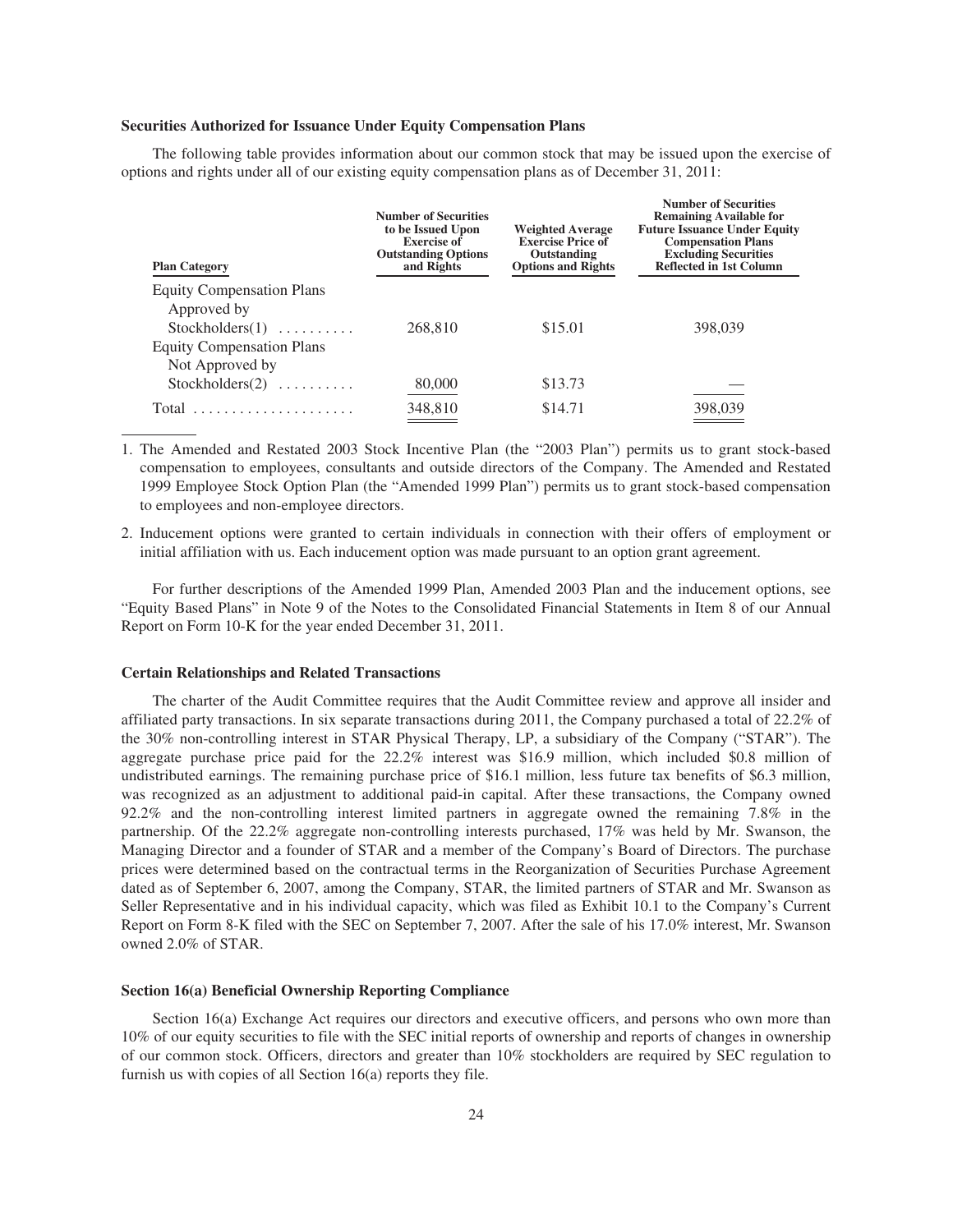To our knowledge, based solely on a review of the copies of those forms furnished to the Company and written representations from the executive officers and directors, we believe that during 2011 all other Section 16(a) filing requirements applicable to our directors and officers were complied with on a timely basis, except that Messrs. Reading, McAfee and McDowell were each late in filing one Form 4 disclosing one transaction each.

### **PROPOSAL 2.** *— ADVISORY VOTE TO APPROVE NAMED EXECUTIVE OFFICER COMPENSATION*

Section 14A of the Exchange Act requires that we include in our annual Proxy Statement at least once every three years a non-binding stockholder vote on our executive compensation as described in this Proxy Statement (commonly referred to as "Say-on-Pay").

We encourage stockholders to review the Compensation Discussion and Analysis on pages 12 to 23 to this Proxy Statement.

The Board strongly endorses the Company's executive compensation program and recommends that the stockholders vote in favor of the following resolution:

"RESOLVED, that the stockholders approve the compensation of the Company's named executive officers as described in this Proxy Statement under "Executive Compensation", including the Compensation Discussion and Analysis and the tabular and narrative disclosure contained in this Proxy Statement."

Because your vote is non-binding, neither the Board nor the Compensation Committee will be required to take any action as a result of the outcome of the vote on this proposal. However, the Compensation Committee will carefully consider the outcome of the vote when considering future executive compensation arrangements.

**Properly executed but unmarked proxies will be voted FOR approval of the advisory vote to approve the compensation of the Named Executive Officers.** Under current regulations, a broker is prohibited from voting for this proposal without receiving instructions from you and broker non-votes will not have an effect on the approval of this proposal. The Board of Directors believes that approving the Company's executive compensation is in the best interest of the Company. The approval of the Company's executive compensation will require the affirmative vote of holders of a majority of votes cast on this matter in person or by proxy. Accordingly, abstentions applicable to shares present at the meeting will not be included in the tabulation of votes cast on this matter.

# **THE BOARD OF DIRECTORS RECOMMENDS THAT THE STOCKHOLDERS VOTE FOR THE APPROVAL OF THE RESOLUTION APPROVING THE COMPENSATION OF THE COMPANY'S NAMED EXECUTIVE OFFICERS.**

# **PROPOSAL 3 —** *RATIFICATION OF THE APPOINTMENT OF INDEPENDENT REGISTERED PUBLIC ACCOUNTING FIRM*

Our Audit Committee has appointed and recommends the ratification of the appointment of Grant Thornton LLP as our independent registered public accounting firm to conduct the audit of our financial statements for the year ending December 31, 2012. Grant Thornton LLP has acted as our independent registered public accounting firm since 2004. Representatives of Grant Thornton LLP are expected to attend our Annual Meeting, are expected to be available to respond to questions by stockholders and will have an opportunity to make a statement if they desire to do so, although it is not expected that a statement will be made.

If the stockholders fail to ratify the appointment of Grant Thornton LLP, the Audit Committee will consider whether or not to retain that firm since stockholder ratification of the appointment is not required and the committee has the responsibility for appointment of our independent registered public accounting firm. Even if the stockholders ratify the appointment, the committee, in its discretion, may direct the appointment of a different independent firm at any time during the year if it determines that such a change would be in the best interests of the Company and our stockholders.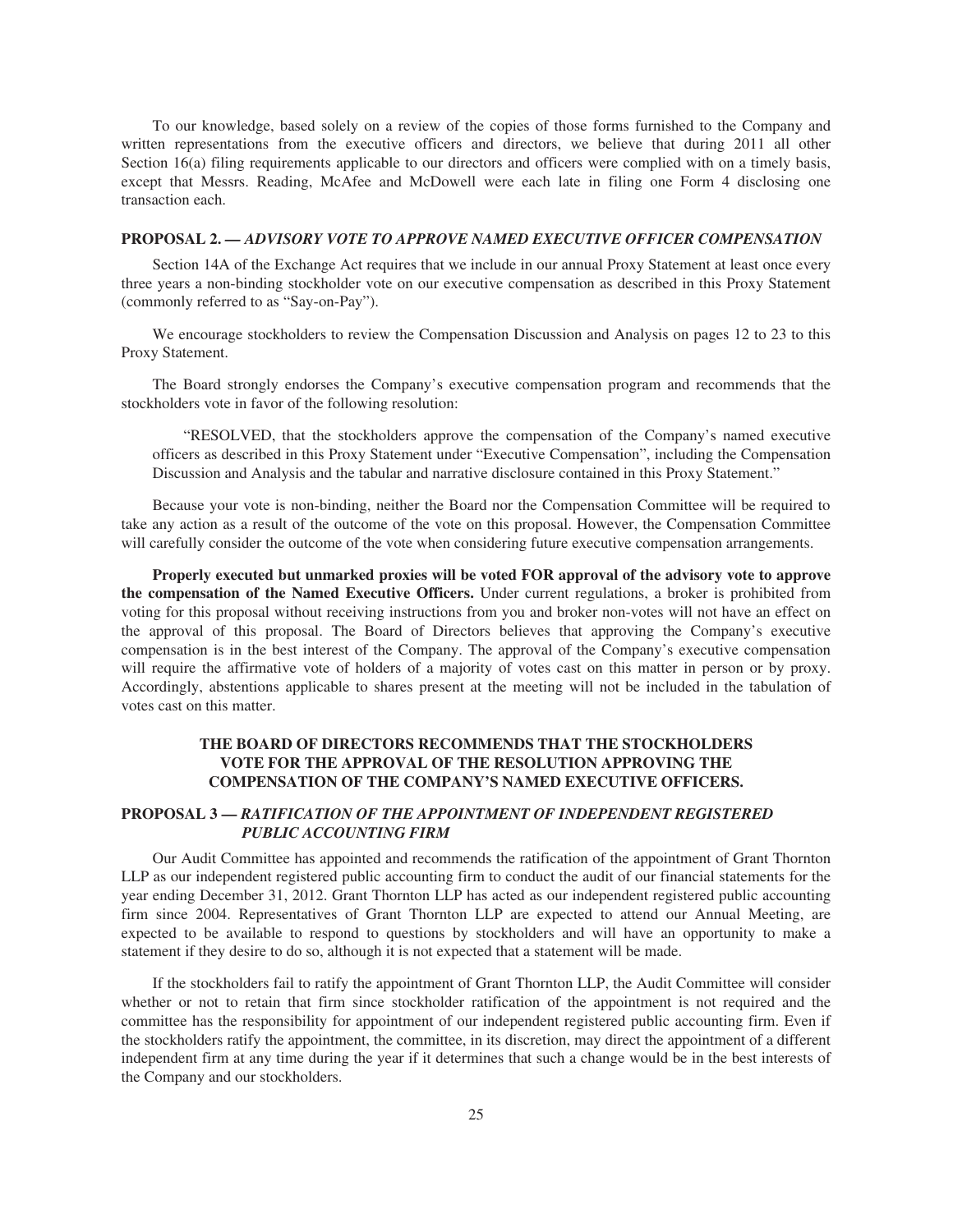**Properly executed but unmarked proxies will be voted FOR approval of the ratification of the appointment of Grant Thornton LLP as our independent registered public accounting firm for the year ending December 31, 2012.** The Board of Directors believes that ratifying the appointment of Grant Thornton LLP is in the best interest of the Company. The approval of the ratification of Grant Thornton LLP will require the affirmative vote of holders of a majority of votes cast on this matter in person or by proxy. Accordingly, abstentions applicable to shares present at the meeting will not be included in the tabulation of votes cast on this matter.

# **THE BOARD OF DIRECTORS RECOMMENDS THAT THE STOCKHOLDERS VOTE FOR THE RATIFICATION OF THE APPOINTMENT OF GRANT THORNTON LLP AS OUR INDEPENDENT REGISTERED PUBLIC ACCOUNTING FIRM FOR THE YEAR ENDING DECEMBER 31, 2012**

## **INDEPENDENT PUBLIC ACCOUNTANTS**

Grant Thornton LLP has acted as our independent registered public accounting firm since August 27, 2004.

### **Audit and Audit-Related Fees**

The following table sets forth the fees billed for services performed by Grant Thornton LLP for fiscal years 2011 and 2010:

|  | 2011 | <b>2010</b>         |
|--|------|---------------------|
|  |      |                     |
|  |      |                     |
|  |      |                     |
|  |      |                     |
|  |      | \$393,815 \$445,784 |

"Audit Fees" include fees for professional services rendered in connection with the audit of our financial statements and internal controls over financial reporting for the fiscal year as well as reviews of our interim financial statements included in our quarterly reports on Form 10-Q.

The Audit Committee is authorized to delegate to one or more of its members the authority to pre-approve any defined audit and permitted non-audit services to be provided by the independent auditors, and related fees and other terms of engagement on these matters, provided that each pre-approval decision is presented to the full Audit Committee at its next scheduled meeting. In 2011 and 2010, 100% of the audit-related services were pre-approved under authority within certain limits granted by the committee to its chairman pursuant to these pre-approval procedures. Grant Thornton LLP has not provided any tax or other non-audit services to the Company.

### **Report of the Audit Committee**

The following Audit Committee Report is provided in accordance with the rules and regulations of the SEC. Pursuant to such rules and regulations, this report does not constitute "soliciting materials" and should not be deemed filed with or incorporated by reference into any other Company filings with the SEC under the Securities Act of 1933 or the Exchange Act or subject to the liabilities of Section 18 of the Exchange Act, except to the extent the Company specifically incorporates such information by reference.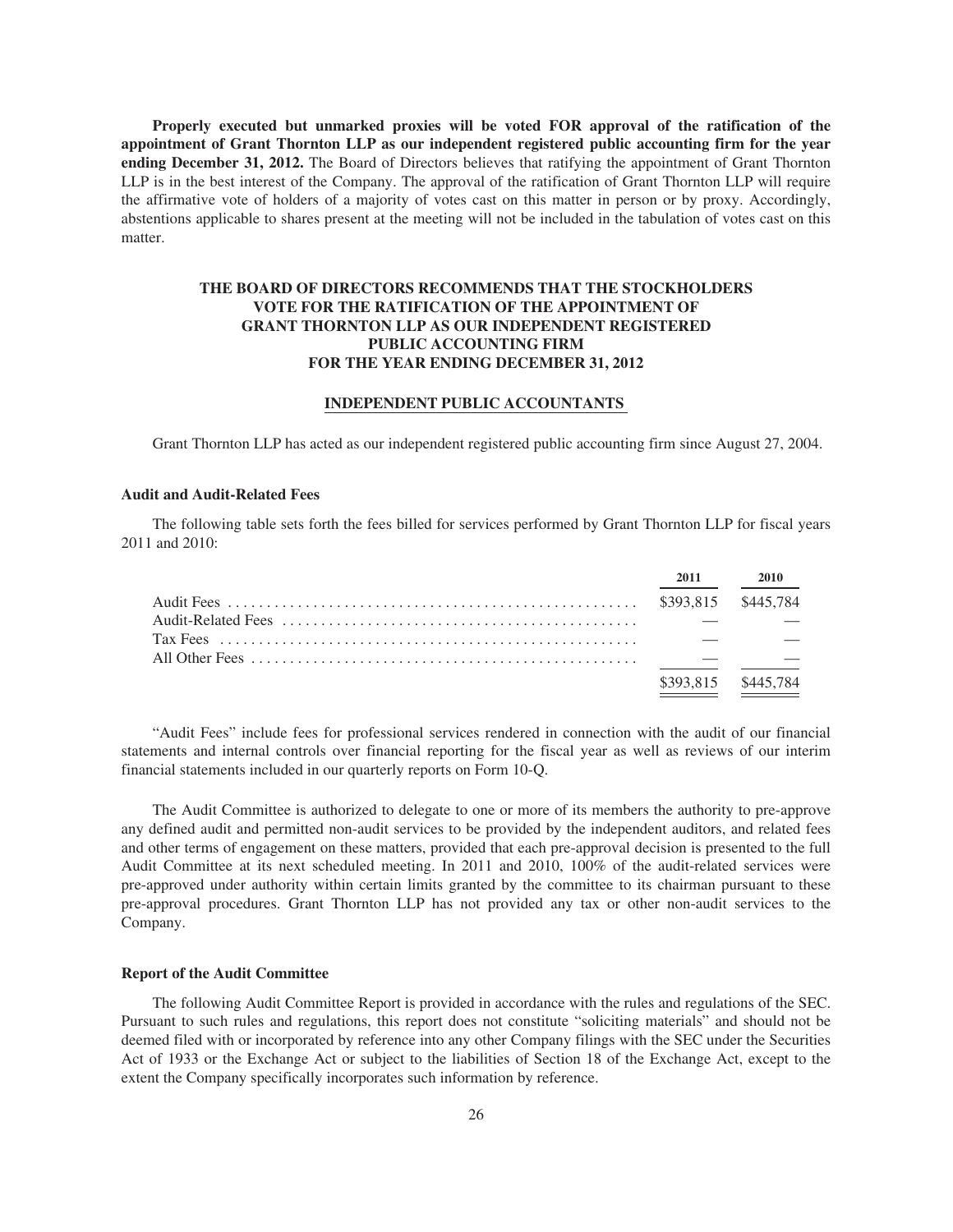The Board of Directors has appointed an Audit Committee consisting of Messrs. Trier (Chairman), Brookner, Johnston, Pullins and Dr. Harris, all of whom are financially literate and independent (as that term is defined by the NASDAQ Marketplace Rules and SEC Rule 10A-3(b)). The Board of Directors has determined Messrs. Brookner, Pullins and Trier to be the "audit committee financial experts" under the rules of the SEC.

Under the Sarbanes-Oxley Act, the Audit Committee is directly responsible for the selection, appointment, retention, compensation and oversight of the Company's independent auditors, including the pre-approval of both audit and non-audit services (including fees and other terms), and the resolution of disagreements between management and the auditors regarding financial reporting, accounting, internal controls, auditing or other matters.

In carrying out its responsibilities, the Audit Committee: (i) makes such inquiries and reviews as are necessary to monitor the Company's financial reporting, its external and internal audits and its processes for compliance with laws and regulations, (ii) monitors the adequacy and effectiveness of the accounting and financial controls of the Company and elicits recommendations for the improvement of internal control processes and systems, (iii) reviews the planning, scope and results of the annual audit of the Company's financial statements conducted by the Company's independent auditors, (iv) reviews the scope and approves in advance any other services to be provided by the Company's independent auditors, and (v) provides to the Board of Directors the results of its reviews and any recommendations derived therefrom, including such additional information and materials as it may deem necessary to make the Board aware of significant financial matters that may require Board attention.

The Audit Committee has a Corporate Compliance sub-committee which provides general oversight of our Company's compliance with legal and regulatory requirements regarding healthcare operations ("Compliance Committee"). The Compliance Committee also monitors the Company's telephone "hotline" by which it can directly receive, on an anonymous and confidential basis, complaints regarding any subject, including accounting, internal accounting controls, questionable accounting, auditing or other matters that the Company's employees, and non-employees, may have. Members of the Compliance Committee are Messrs. Johnston (Chairman), Brookner and Chapman, and Dr. Harris.

The Audit Committee is authorized to engage independent counsel and other advisors it determines necessary to carry out its duties. The committee did not deem it necessary to engage independent counsel for any matters during 2011.

Management has the primary responsibility for the financial statements and the reporting process, including the systems of internal controls, and for the preparation of financial statements in accordance with accounting principles generally accepted in the United States of America. The Company's independent auditors are responsible for auditing the financial statements and expressing an opinion on the conformity of those audited financial statements with accounting principles generally accepted in the United States of America. The Audit Committee monitors and reviews these processes, and reviews the Company's periodic reports and quarterly earnings releases before they are filed with the SEC, but is not responsible for the preparation of the Company's financial statements and reports.

In fulfilling its oversight responsibilities, the Audit Committee reviewed and discussed the audited financial statements included in the Company's Annual Report on Form 10-K with management, including a discussion of the quality, not just the acceptability, of the accounting principles, the reasonableness of significant judgments, and the clarity of disclosures in the financial statements. The committee also met with the Company's Chief Executive Officer and Chief Financial Officer to discuss their review of the Company's disclosure controls and procedures and internal control over financial reporting in connection with the filing of the Annual Report on Form 10-K and other periodic reports with the SEC. However, members of the Audit Committee are not employees of the Company and have relied, without independent verification, on management's representation that the financial statements have been prepared with integrity and objectivity and in conformity with accounting principles generally accepted in the United States of America and on the representations of the independent auditors included in their report on the Company's financial statements.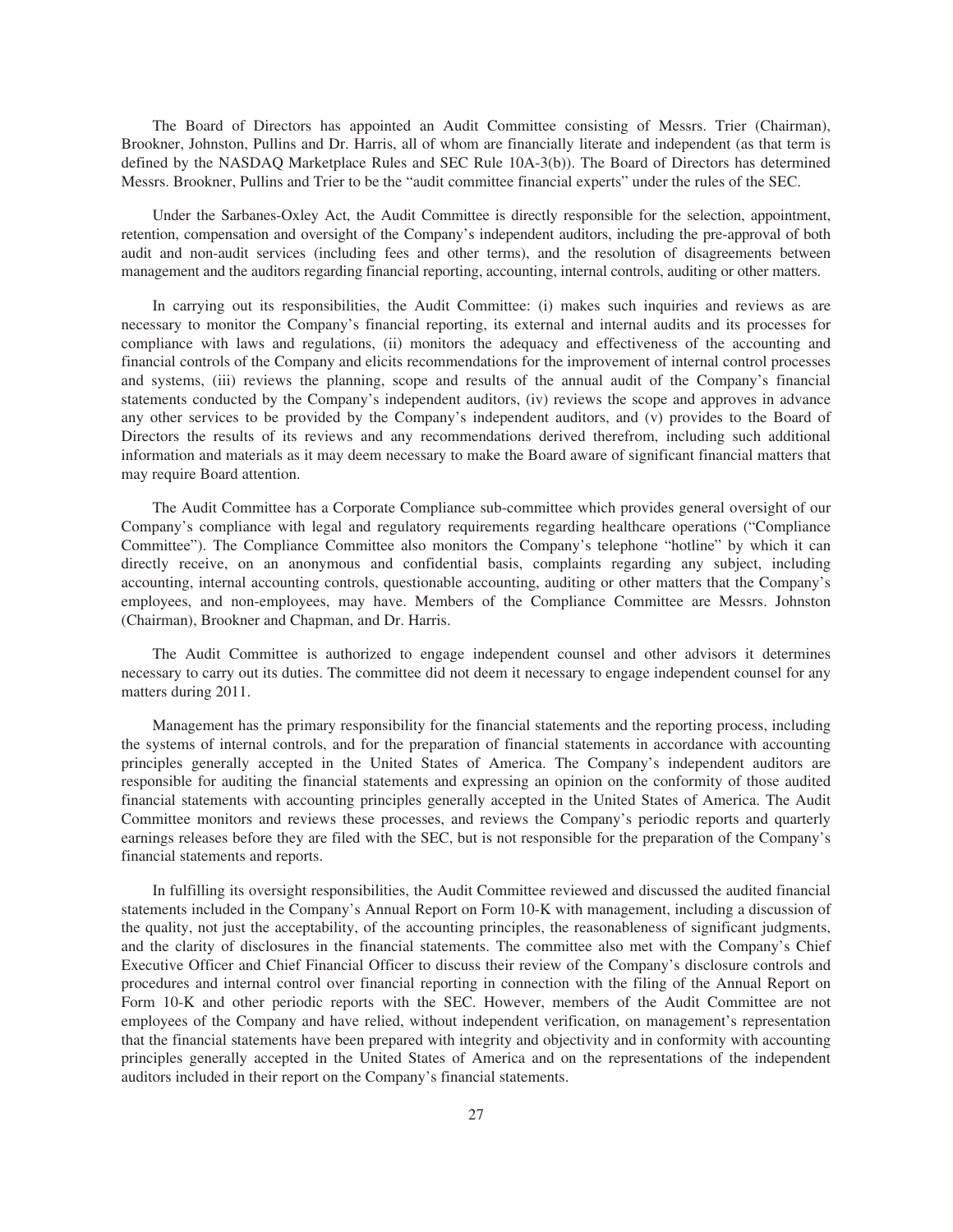Prior to commencement of audit work, the Audit Committee reviewed and discussed with representatives of Grant Thornton LLP, the Company's independent auditors for fiscal 2011, the overall scope and plans for their audit of the Company's financial statements for fiscal 2011. The committee also reviewed and discussed with representatives of Grant Thornton LLP, who are responsible for expressing an opinion on the conformity of those audited financial statements with accounting principles generally accepted in the United States of America, their judgments as to the quality, not just the acceptability, of the Company's financial statements, any changes in accounting policies, sensitive accounting estimates, accounting principles and such other matters as are required to be discussed with the Audit Committee under auditing standards generally accepted in the United States of America, including the matters required to be discussed by the statement on Auditing Standards No. 61, as amended (AICPA, Professional Standards, Vol. 1. AU Section 380), as adopted by the Public Company Accounting Oversight Board in Rule 3200T. The Audit Committee met with Grant Thornton LLP, with and without Company management present, to discuss whether any significant matters regarding internal control over financial reporting had come to the auditors' attention during the conduct of the audit, and the overall quality of the Company's financial reporting.

The Audit Committee has received the written disclosures and the letter from Grant Thornton LLP required by applicable requirements of the Public Company Accounting Oversight Board regarding the independent auditors' communications with the Audit Committee concerning independence and the Audit Committee has discussed with Grant Thornton LLP their independence. The Audit Committee considered, among other things, whether the services Grant Thornton LLP provided to the Company were compatible with maintaining Grant Thornton LLP's independence. The Audit Committee also considered the amount of fees Grant Thornton LLP received for audit and non-audit services.

Based on the reviews and discussions referred to above, the Audit Committee recommended to the Board of Directors that the audited financial statements be included in the Annual Report on Form 10-K for the year ended December 31, 2011 for filing with the SEC.

The Audit Committee is governed by a written charter, adopted by the Board of Directors of the Company, which is included on our website at www.usph.com.

Respectfully submitted,

*The Audit Committee* Clayton K. Trier, Chairman Mark J. Brookner Dr. Bernard A. Harris Marlin W. Johnston Jerald L. Pullins

# **DEADLINE FOR SUBMISSION OF STOCKHOLDER PROPOSALS TO BE PRESENTED AT THE 2013 ANNUAL MEETING OF STOCKHOLDERS**

Any proposal intended to be presented by any stockholder for action at the 2013 Annual Meeting of Stockholders ("2013 Annual Meeting") must be received by us on or before December 6, 2012 in order for the proposal to be considered for inclusion in the proxy statement and form of proxy relating to the 2013 Annual Meeting. If the date of the 2013 Annual Meeting is changed by more than 30 days from May 15, 2013, the deadline will be a reasonable time before we print and mail our proxy materials. However, we are not required to include in our proxy statement and form of proxy for the 2013 Annual Meeting any stockholder proposal that does not meet all of the requirements for inclusion established by the SEC in effect at the time the proposal is received. In order for any stockholder proposal that is not included in such proxy statement and form of proxy to be brought before the 2013 Annual Meeting, such proposal must be 500 words or less and received by the